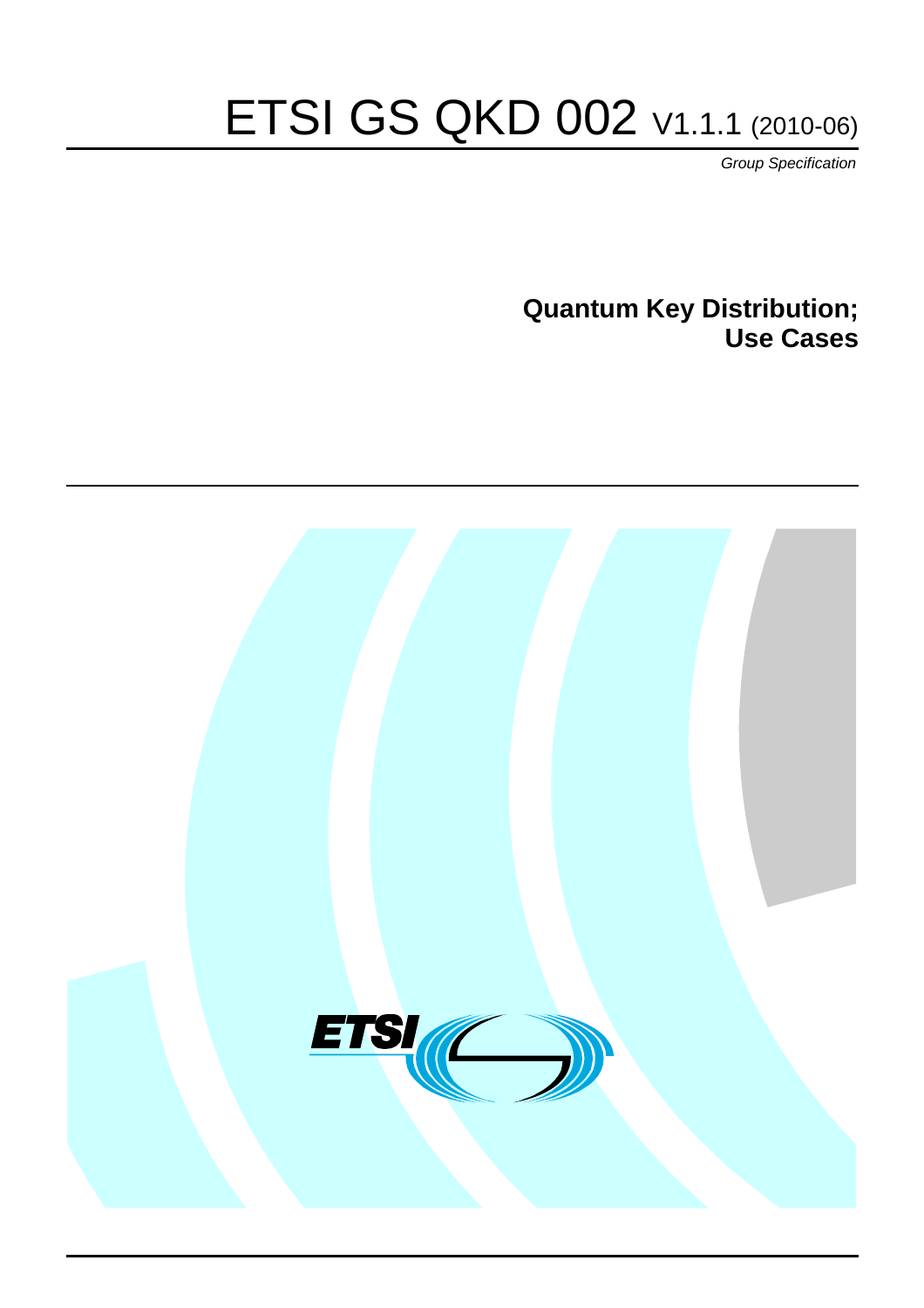Reference

DGS/QKD-0002\_UserReqs

Keywords quantum cryptography, quantum key distribution, use case

#### *ETSI*

#### 650 Route des Lucioles F-06921 Sophia Antipolis Cedex - FRANCE

Tel.: +33 4 92 94 42 00 Fax: +33 4 93 65 47 16

Siret N° 348 623 562 00017 - NAF 742 C Association à but non lucratif enregistrée à la Sous-Préfecture de Grasse (06) N° 7803/88

#### *Important notice*

Individual copies of the present document can be downloaded from: [http://www.etsi.org](http://www.etsi.org/)

The present document may be made available in more than one electronic version or in print. In any case of existing or perceived difference in contents between such versions, the reference version is the Portable Document Format (PDF). In case of dispute, the reference shall be the printing on ETSI printers of the PDF version kept on a specific network drive within ETSI Secretariat.

Users of the present document should be aware that the document may be subject to revision or change of status. Information on the current status of this and other ETSI documents is available at <http://portal.etsi.org/tb/status/status.asp>

If you find errors in the present document, please send your comment to one of the following services: [http://portal.etsi.org/chaircor/ETSI\\_support.asp](http://portal.etsi.org/chaircor/ETSI_support.asp)

#### *Copyright Notification*

No part may be reproduced except as authorized by written permission. The copyright and the foregoing restriction extend to reproduction in all media.

> © European Telecommunications Standards Institute 2010. All rights reserved.

**DECT**TM, **PLUGTESTS**TM, **UMTS**TM, **TIPHON**TM, the TIPHON logo and the ETSI logo are Trade Marks of ETSI registered for the benefit of its Members.

**3GPP**TM is a Trade Mark of ETSI registered for the benefit of its Members and of the 3GPP Organizational Partners. **LTE**™ is a Trade Mark of ETSI currently being registered

for the benefit of its Members and of the 3GPP Organizational Partners.

**GSM**® and the GSM logo are Trade Marks registered and owned by the GSM Association.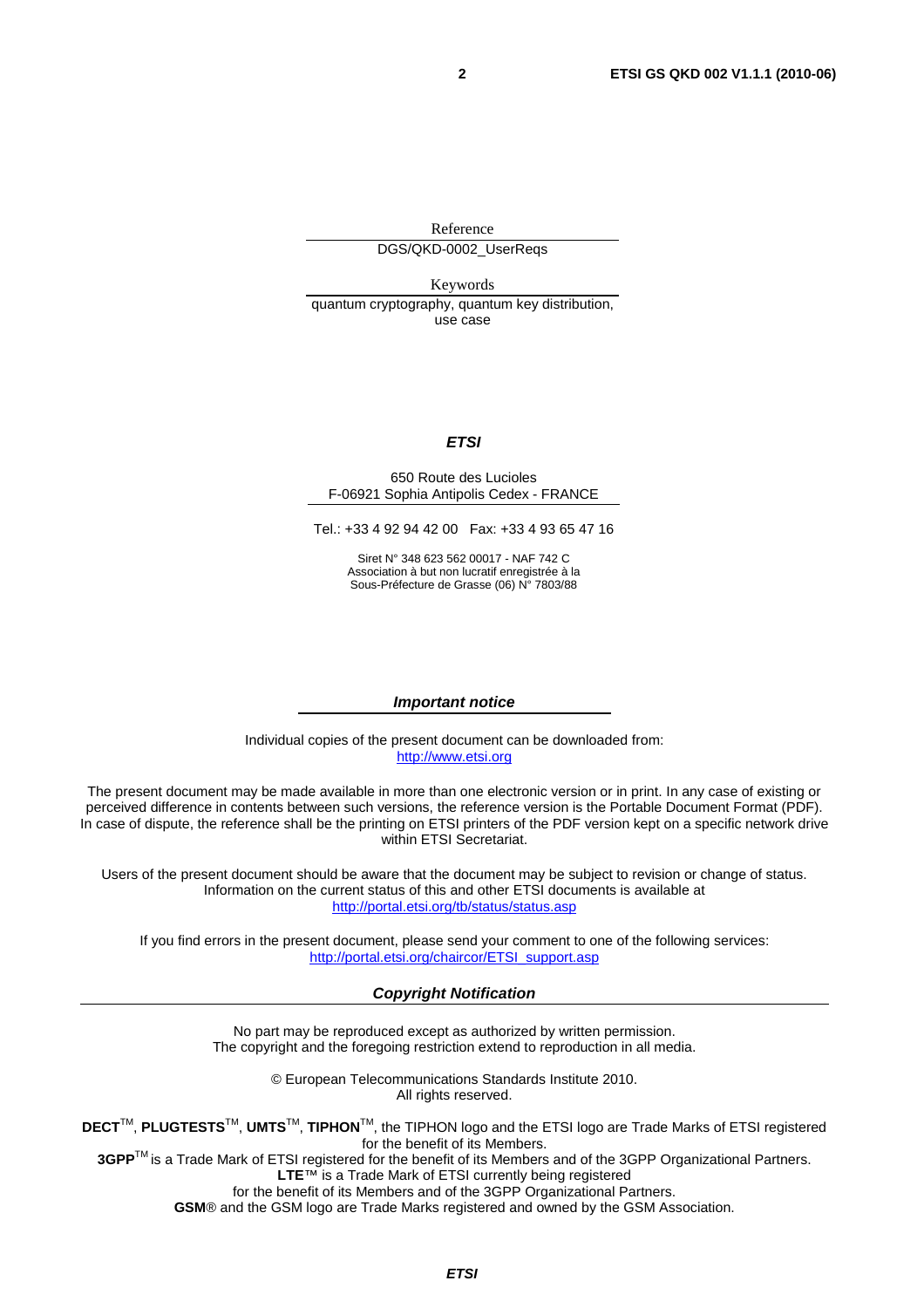# Contents

| $\mathbf{I}$   |  |  |  |  |  |
|----------------|--|--|--|--|--|
| 2              |  |  |  |  |  |
| 2.1            |  |  |  |  |  |
| 2.2            |  |  |  |  |  |
| 3              |  |  |  |  |  |
| 4              |  |  |  |  |  |
| 4.1            |  |  |  |  |  |
| 4.1.1          |  |  |  |  |  |
| 4.1.2          |  |  |  |  |  |
| 4.1.3          |  |  |  |  |  |
| 4.1.4          |  |  |  |  |  |
| 5              |  |  |  |  |  |
| 5.1            |  |  |  |  |  |
| 5.1.1          |  |  |  |  |  |
| 5.1.2          |  |  |  |  |  |
| 5.1.3          |  |  |  |  |  |
| 5.1.4          |  |  |  |  |  |
| 5.1.5          |  |  |  |  |  |
| 5.1.6          |  |  |  |  |  |
| 5.1.7          |  |  |  |  |  |
| 5.2            |  |  |  |  |  |
| 5.2.1          |  |  |  |  |  |
| 5.2.2          |  |  |  |  |  |
| 5.2.3          |  |  |  |  |  |
| 5.3            |  |  |  |  |  |
| 5.3.1          |  |  |  |  |  |
| 5.3.2          |  |  |  |  |  |
| 6              |  |  |  |  |  |
| 6.1            |  |  |  |  |  |
| 6.2            |  |  |  |  |  |
| 6.3            |  |  |  |  |  |
| 6.4            |  |  |  |  |  |
| 7              |  |  |  |  |  |
| 7.1            |  |  |  |  |  |
| 7.1.1          |  |  |  |  |  |
| 7.1.2          |  |  |  |  |  |
| 7.1.3          |  |  |  |  |  |
| 7.1.4          |  |  |  |  |  |
| 7.1.5          |  |  |  |  |  |
| 7.1.6          |  |  |  |  |  |
| 7.1.7          |  |  |  |  |  |
| 7.1.8          |  |  |  |  |  |
| 7.2            |  |  |  |  |  |
| 7.2.1          |  |  |  |  |  |
| 7.2.2          |  |  |  |  |  |
| 7.2.3          |  |  |  |  |  |
| 7.2.4<br>7.2.5 |  |  |  |  |  |
| 7.2.6          |  |  |  |  |  |
| 7.2.7          |  |  |  |  |  |
|                |  |  |  |  |  |

 $\overline{\mathbf{3}}$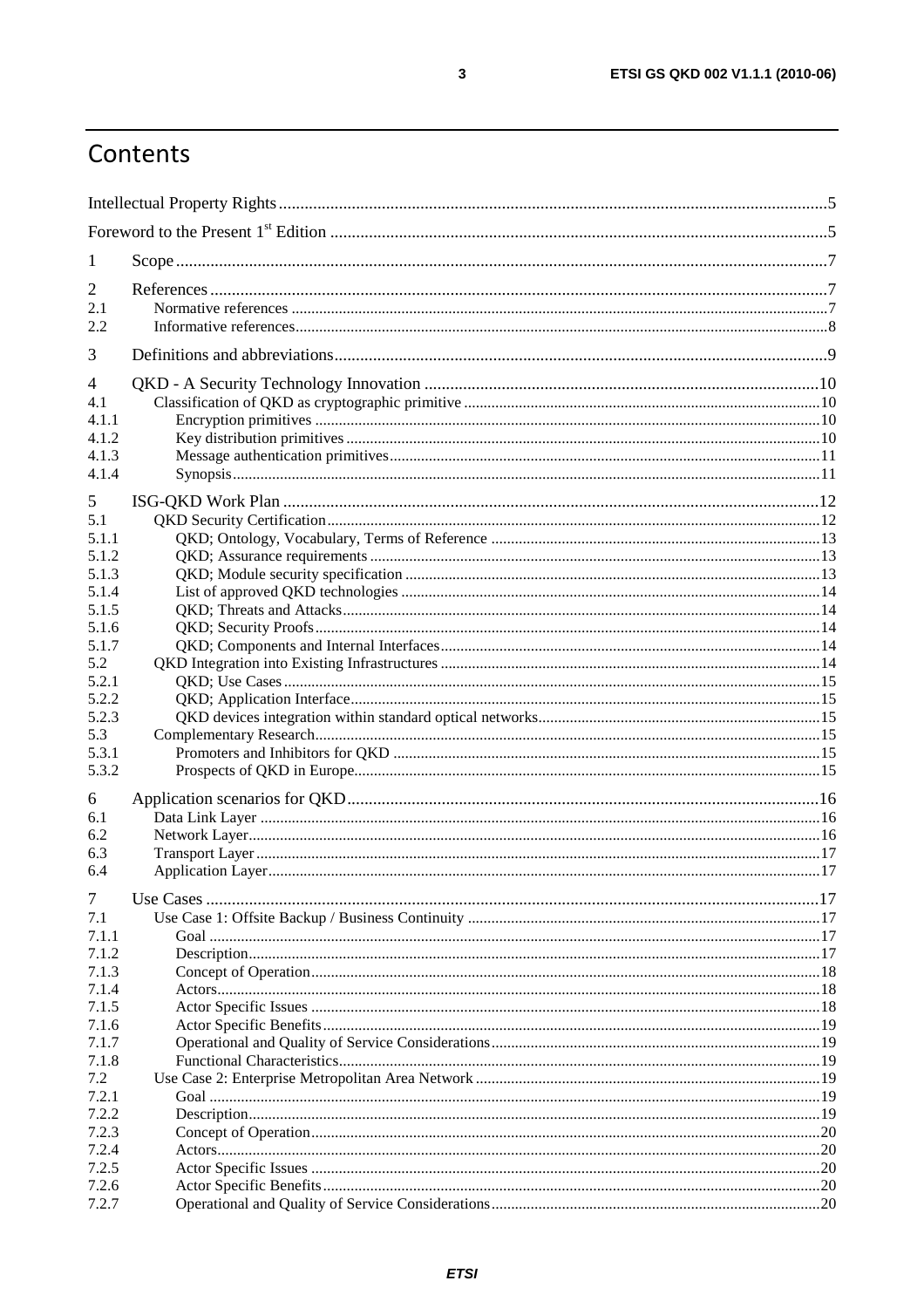| 7.2.8 |                               |  |  |  |  |
|-------|-------------------------------|--|--|--|--|
| 7.2.9 |                               |  |  |  |  |
| 7.3   |                               |  |  |  |  |
| 7.3.1 |                               |  |  |  |  |
| 7.3.2 |                               |  |  |  |  |
| 7.3.3 |                               |  |  |  |  |
| 7.3.4 |                               |  |  |  |  |
| 7.3.5 |                               |  |  |  |  |
| 7.3.6 |                               |  |  |  |  |
| 7.3.7 |                               |  |  |  |  |
| 7.3.8 |                               |  |  |  |  |
| 7.4   |                               |  |  |  |  |
| 7.4.1 |                               |  |  |  |  |
| 7.4.2 |                               |  |  |  |  |
| 7.4.3 |                               |  |  |  |  |
| 7.4.4 |                               |  |  |  |  |
| 7.4.5 |                               |  |  |  |  |
| 7.4.6 |                               |  |  |  |  |
| 7.4.7 |                               |  |  |  |  |
| 7.4.8 |                               |  |  |  |  |
| 7.5   |                               |  |  |  |  |
| 7.5.1 |                               |  |  |  |  |
| 7.5.2 |                               |  |  |  |  |
| 7.5.3 |                               |  |  |  |  |
| 7.5.4 |                               |  |  |  |  |
| 7.5.5 |                               |  |  |  |  |
| 7.5.6 |                               |  |  |  |  |
| 7.5.7 |                               |  |  |  |  |
| 7.5.8 |                               |  |  |  |  |
| 7.5.9 |                               |  |  |  |  |
| 7.6   |                               |  |  |  |  |
| 7.6.1 |                               |  |  |  |  |
| 7.6.2 |                               |  |  |  |  |
| 7.6.3 |                               |  |  |  |  |
| 7.6.4 |                               |  |  |  |  |
| 7.6.5 |                               |  |  |  |  |
| 7.6.6 |                               |  |  |  |  |
| 7.6.7 |                               |  |  |  |  |
| 7.6.8 |                               |  |  |  |  |
| 7.6.9 |                               |  |  |  |  |
| 8     |                               |  |  |  |  |
|       | <b>Annex A (informative):</b> |  |  |  |  |
|       |                               |  |  |  |  |
|       | <b>Annex B</b> (informative): |  |  |  |  |
|       |                               |  |  |  |  |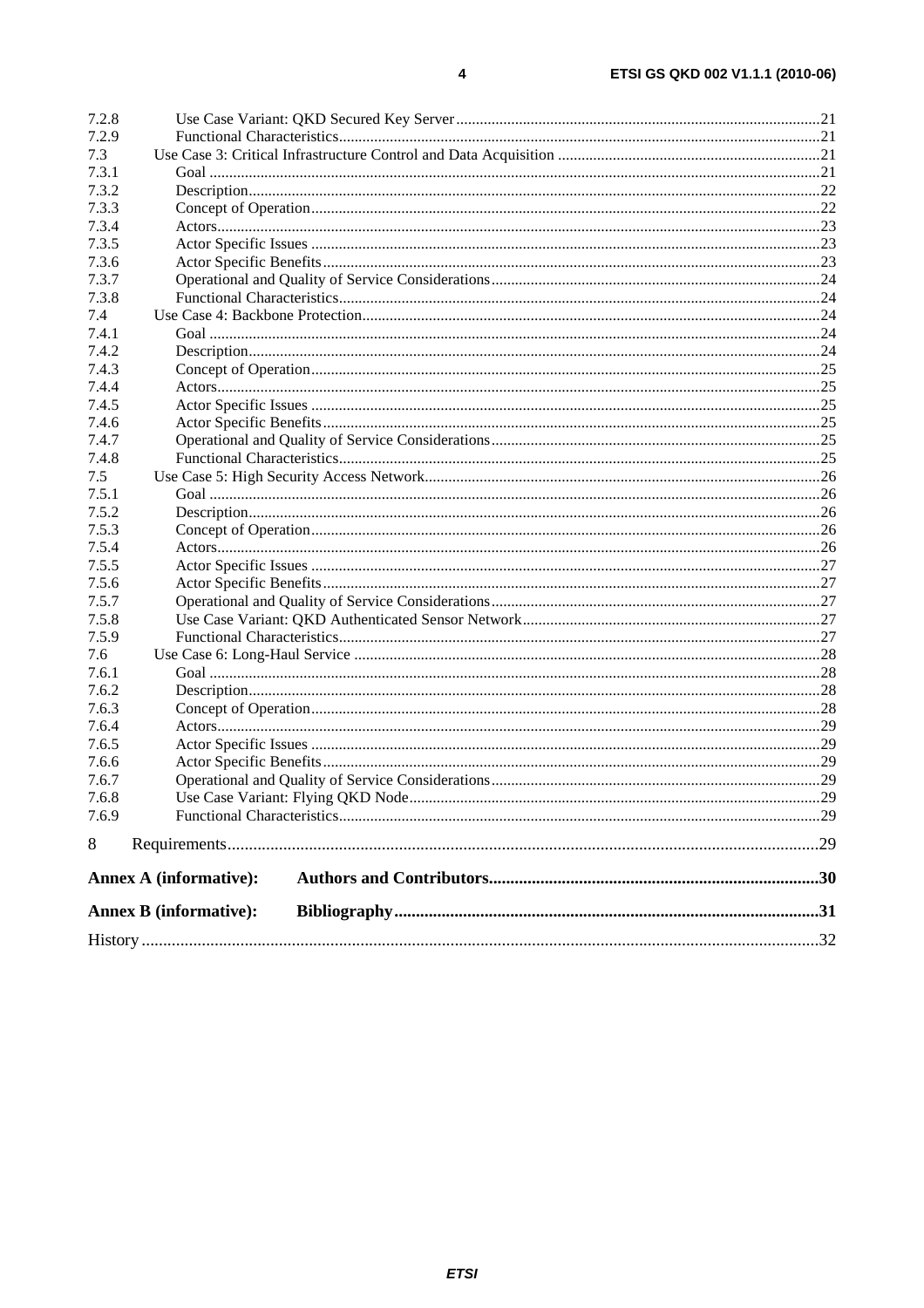# Intellectual Property Rights

IPRs essential or potentially essential to the present document may have been declared to ETSI. The information pertaining to these essential IPRs, if any, is publicly available for **ETSI members and non-members**, and can be found in ETSI SR 000 314: *"Intellectual Property Rights (IPRs); Essential, or potentially Essential, IPRs notified to ETSI in respect of ETSI standards"*, which is available from the ETSI Secretariat. Latest updates are available on the ETSI Web server ([http://webapp.etsi.org/IPR/home.asp\)](http://webapp.etsi.org/IPR/home.asp).

Pursuant to the ETSI IPR Policy, no investigation, including IPR searches, has been carried out by ETSI. No guarantee can be given as to the existence of other IPRs not referenced in ETSI SR 000 314 (or the updates on the ETSI Web server) which are, or may be, or may become, essential to the present document.

# Foreword to the Present 1<sup>st</sup> Edition

This Group Specification (GS) has been produced by ETSI Industry Specification (ISG) Group Quantum Key Distribution (QKD).

This is the first edition of the 'Quantum Key Distribution; Use Cases' Group Specification. For that reason, the present document contains introductory clauses *not common to typical use cases Group Specifications*. These parts shall at the present time provide to the reader an introduction on QKD as cryptographic primitive, as well as an introduction to the work program of the ISG-QKD. These clauses shall be removed (or moved to other Group Specifications) in future releases.

At the same time, the present document lacks clauses which are *common to typical use cases Group Specifications*. This reflects the fact that QKD as technology on the whole is subject to ongoing scientific research and development. Yet, these parts are properly identified and shall be supplied in future releases of the present document.

According to the implementation plan, the present document will be superseded with a new revision in November 2010.

In detail the aforementioned clauses are:

- The introduction 1.2 **'QKD versus Other Solutions':** This clause provides an introduction to the technology used in QKD, as well as a classification of QKD as cryptographic primitive. Moreover, the security which can be achieved with QKD is discussed. This clause will later be moved to the Group Specification 'QKD; Ontology, vocabulary, and terms of reference', which is currently under development in work item WI7 of the ISG\_QKD.
- The overview 1.1 **'QKD Evaluation Context':** This overview, including the work item numbers in Figure 1, is not exactly appropriate for a Group Specification. Yet, the additional information presented in this clause is essential for understanding the overall context of the work towards a framework for security certification of QKD systems, as it is performed by the ETSI ISG-QKD. Future releases of the present document will have this clause removed (and moved to the Group Specification 'QKD; Ontology, vocabulary, and terms of reference').
- The present document lacks the '**Definitions**' as well as the '**Abbreviations**' clause (clause 3). These clauses were completely removed from the document as they are not necessary since all terminology has been harmonized to the vocabulary in the "QKD: Ontology, Vocabulary, Terms of Reference" group specification (GS), which is currently under development. These clauses are not crucial for the understanding of the present document as particular attention was paid to explain technical terms and abbreviations whenever they appear first in the text.
- Although the ultimate goal of the 'QKD; Use Cases' Group Specification is to derive functional requirements from the listed use cases, the 'Requirements' clause of clause 7 is completely left blank for the present first issue of the GS. This is owed to the fact that the present document is the first effort towards a systematic collection of use cases for QKD and will likely be strongly revised until its next release in November 2010.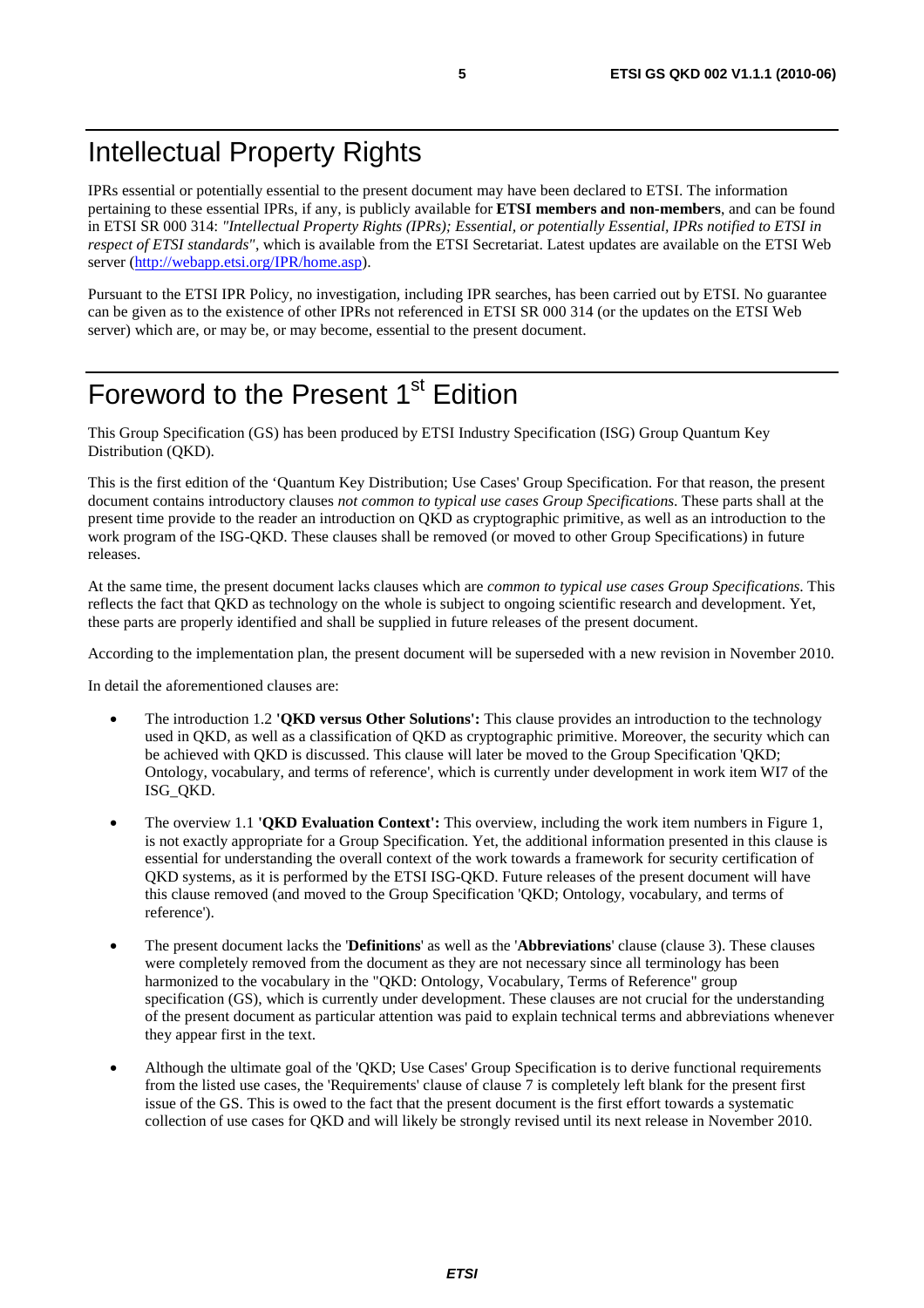• A scenario workshop with representatives from potential users, customers, system integrators, as well as policy and decision makers shall be organized for June 22, 2010. One of the main goals of the scenario workshop is to discuss and revise the six use cases presented in the present document. The use cases shall subsequently be adapted according to the findings of the workshop and requirements derived for the November 2010 2<sup>nd</sup> issue of the 'QKD; Use Cases' Group Specification.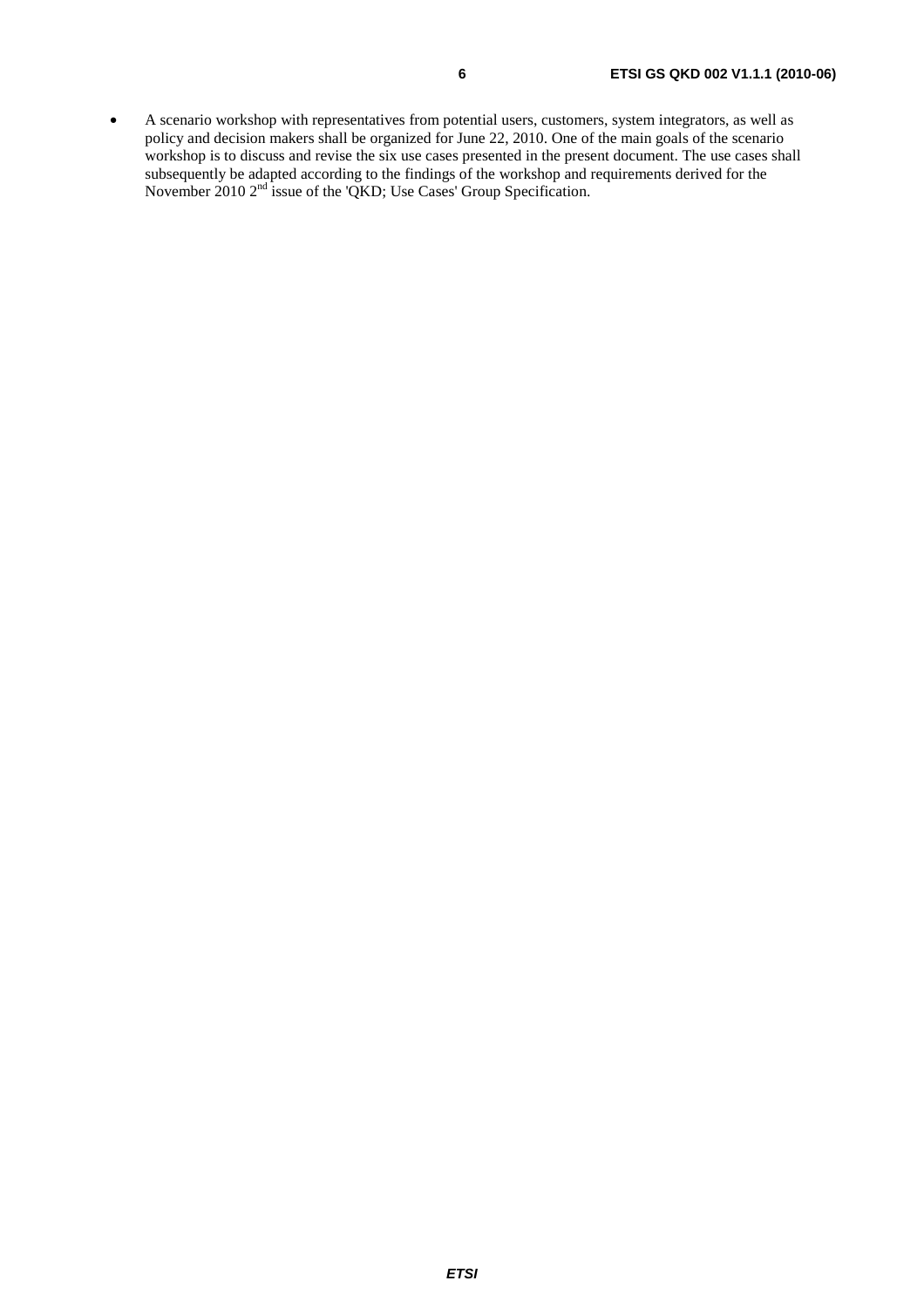# 1 Scope

The Use Cases Document shall provide an overview of possible application scenarios in which Quantum Key Distribution (QKD) systems ([i.1]) can be used as building blocks for high security Information and communication technology (ICT) systems.

QKD systems are commercially available today - there are a handful of small enterprises producing and selling QKD systems. Even more QKD systems are being developed in research laboratories of big enterprises and at research centers and universities. All these systems have in common, that they consist of two units, usually for 19" rack mount, connected by a quantum channel of up to 100 km - either optical telecom fiber, or a free space channel through-the-air between two telescopes. They use quantum physical properties of light to generate and simultaneously output identical but random bit strings in the two units on both ends of the quantum channel.

The output of a QKD system can serve as a shared secret in any computer security system from which cryptographic key can be generated.

The laws of quantum physics ensure that it is virtually impossible to eavesdrop on this key distribution process on the quantum channel without the two stations immediately noticing it ([i.3] and [i.4]). More precisely, QKD systems never output insecure key. The net effect of eavesdropping is a decrease, or eventually, a stop in the key output. The degree of security of the keys is cryptographically denoted as "information-theoretical security". In broad terms this implies that the key is almost perfectly random, while the state of knowledge of the eavesdropper is almost zero. The deviations of these "ideal properties" are measurable and it is in the hand of the legitimate operators to make them arbitrarily small at the expense of a small reduction in the key generation rate.

The actual implementations of the QKD devices vary strongly and belong to a number of broad technological realization classes: discrete variable realizations, continuous variable realization, and distributed phase-reference realizations (for a detailed technical description of QKD, see [i.2], [i.12] and the documents referenced therein). However, the basic functionality of a QKD system as an information-theoretically secure key-distribution facility is universal. All these implementations have an optical subsystem with components used for the preparation and measurement of quantum information in photons of light, as well as complex computer systems for transforming measured results into digital data. These implementations are, like any security system, subject to several side channels through which information may eventually leak out of a secure boundary. Besides the showcase "use cases", the present document presents the specifications and mechanisms for driving development towards a security certification of QKD systems - an indispensable requirement for their qualified and dependable use.

# 2 References

References are either specific (identified by date of publication and/or edition number or version number) or non-specific. For specific references,only the cited version applies. For non-specific references, the latest version of the referenced document (including any amendments) applies.

Referenced documents which are not found to be publicly available in the expected location might be found at [http://docbox.etsi.org/Reference.](http://docbox.etsi.org/Reference)

NOTE: While any hyperlinks included in this clause were valid at the time of publication ETSI cannot guarantee their long term validity.

# 2.1 Normative references

The following referenced documents are necessary for the application of the present document.

Not applicable.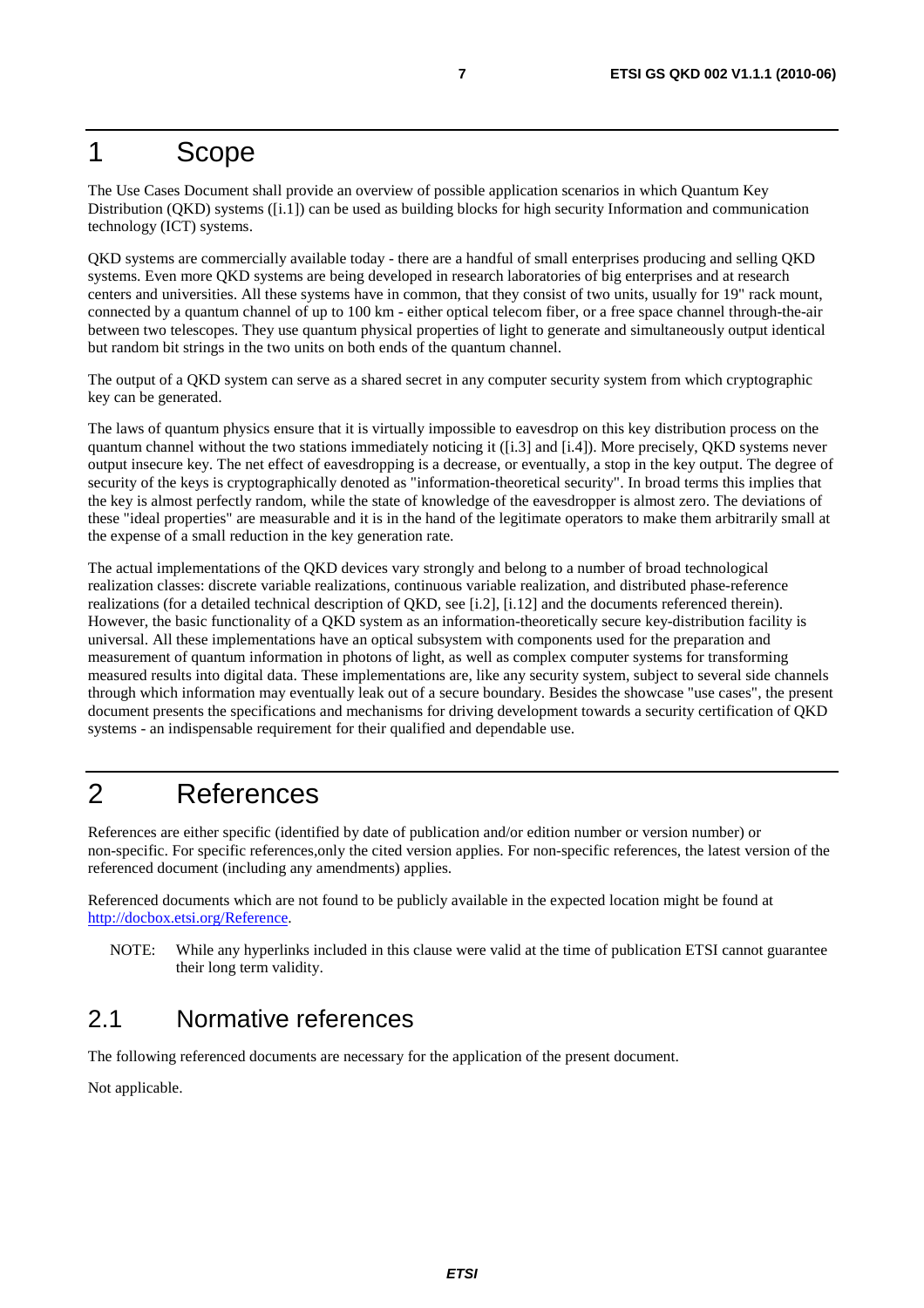# 2.2 Informative references

The following referenced documents are not necessary for the application of the present document but they assist the user with regard to a particular subject area**.**

- [i.1] "Quantum Cryptography: Public Key Distribution and Coin Tossing, Proceedings of IEEE International Conference on Computers Systems and Signal Processing", Bangalore India, C.H. Bennett and G. Brassard, December 1984, pp 175-179.
- NOTE: Online at [http://www.research.ibm.com/people/b/bennetc/bennettc198469790513.pdf.](http://www.research.ibm.com/people/b/bennetc/bennettc198469790513.pdf)
- [i.2] "Quantum cryptography, Reviews of Modern Physics", Nicolas Gisin, Grégoire Ribordy, Wolfgang Tittel and Hugo Zbinden, Vol 74, 145-195 (2002).
- NOTE: Online at [http://www.gap-optique.unige.ch/Publications/PDF/QC.pdf.](http://www.gap-optique.unige.ch/Publications/PDF/QC.pdf)
- [i.3] "The security of practical quantum key distribution", Valerio Scarani, Helle Bechmann-Pasquinucci, Nicolas J. Cerf, Miloslav Dušek, Norbert Lütkenhaus, and Momtchil Peev, Vol. 81, 1301-1351 (2009).
- NOTE: Online at [http://arxiv.org/abs/0802.4155.](http://arxiv.org/abs/0802.4155)
- [i.4] "Security of quantum key distribution with imperfect devices", D. Gottesman, H.-K. Lo, N. Lütkenhaus, and J. Preskill,Vol. 5, 325-360) (2004).
- NOTE: Available at [http://arxiv.org/abs/quant-ph/0212066.](http://arxiv.org/abs/quant-ph/0212066)
- [i.5] "White Paper on Quantum Key Distribution and Cryptography", Preprint arXiv:quant-ph/0701168, Alléaume R, Bouda J, Branciard C, Debuisschert T, Dianati M, Gisin N, Godfrey M, Grangier Ph, Länger T, Leverrier A, Lütkenhaus N, Painchault P, Peev M, Poppe A, Pornin Th, Rarity J, Renner R, Ribordy G, Riguidel M, Salvail L, Shields A, Weinfurter H, Zeilinge, A, 2006 SECOQC.
- [i.6] UQC Report: "Updating Quantum Cryptography", Quantum Physics (quant-ph); Cyptography and Security. Donna Dodson, Mikio Fujiwara, Philippe Grangier, Masahito Hayashi, Kentaro Imafuku, Ken-ichi Kitayama, Prem Kumar, Christian Kurtsiefer, Gaby Lenhart, Norbert Luetkenhaus, Tsutomu Matsumoto, William J. Munro, Tsuyoshi Nishioka, Momtchil Peev, Masahide Sasaki, Yutaka Sata, Atsushi Takada, Masahiro Takeoka, Kiyoshi Tamaki, Hidema Tanaka, Yasuhiro Tokura, Akihisa Tomita, Morio Toyoshima, Rodney van Meter, Atsuhiro Yamagishi, Yoshihisa Yamamoto, and Akihiro Yamamura, 2009.
- NOTE: Available at [http://arxiv.org/abs/0905.4325.](http://arxiv.org/abs/0905.4325)
- [i.7] IETF RFC 1661: "The Point-to-Point Protocol (PPP)".
- [i.8] IETF RFC 1968: "The PPP Encryption Control Protocol (ECP)".
- [i.9] **IEEE 802.3u.**
- [i.10] "Handbook of Applied Cryptography", (Boca Raton: CRC Press) Menezes A J, van Oorschot P C and Vanstone S A 1997.
- [i.11] "Applied Cryptography", Schneier B 1996, (New York: John Wiley).
- [i.12] "Quantum Cryptography Progress in Optics 49", Dusek, M, Lütkenhaus N and Hendrych M 2006, Edt. E. Wolf , Elsevier 381-454.
- [i.13] "Principled Assuredly Trustworthy Composable Architectures Computer Science Laboratory", Neumann P G 2003, SRI International, Menlo Park.
- [i.14] "The Case for Quantum Key Distribution Preprint arXiv:0902.2839v1 [quant-ph]", Stebila D, Mosca M and Lütkenhaus N 2009.
- [i.15] "A Method for Obtaining Digital Signatures and Public-Key Cryptosystems Communications of the ACM 21,2 120-6", Rivest R L, Shamir A and Adleman L M 1978.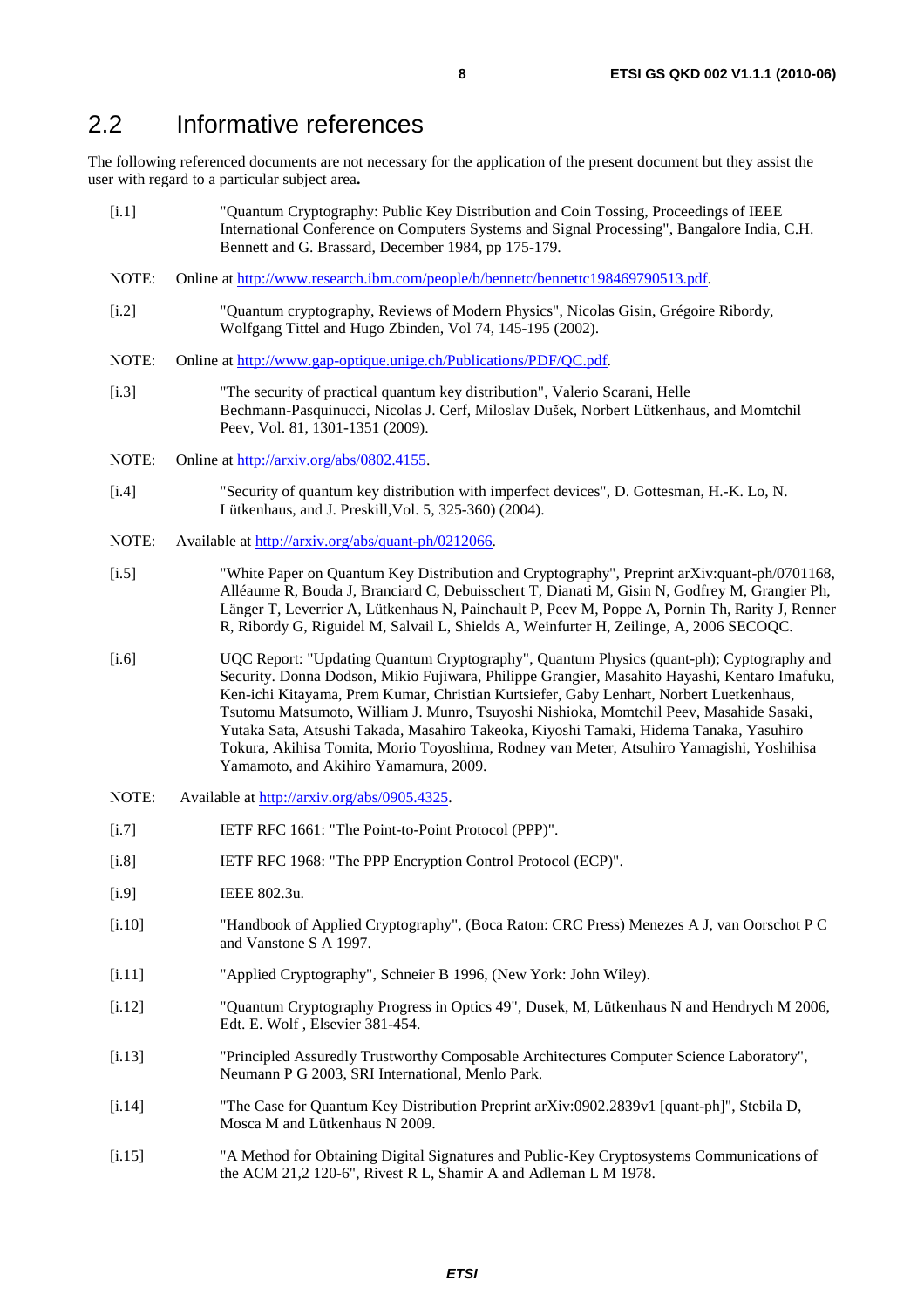- [i.16] "Communication theory of secrecy systems Bell Systems technical Journal", 28 656-715 Shannon C E 1949.
- [i.17] "New directions in cryptography IEEE Transactions on Information Theory", 22 644-54, Diffie W and Hellman M E, 1976.
- [i.18] "How to Break MD5 and Other Hash Functions Proc. EUROCRYPT 2005, Lecture Notes in Computer Science" 3494 19-35, Wang X, Yu H, 2005.
- [i.19] "Finding Collisions in the Full SHA-1 Lecture Notes in Computer Sciences", 3621 17-36, Wang X, Yin Y L and Yu H, 2005.
- [i.20] "New Hash Functions and Their Use in Authenticaton and Set Equality Journal of Computer and System Sciences", 22 265-79, Wegman M N and Carter J L, 1981.
- [i.21] "Why Quantum Cryptography?", Preprint arXiv:quant-ph/0406147, Paterson K G, Piper F, Schack R, 2005.
- [i.22] "On fast and provably secure message authentication based on universal hashing Proc. Crypto "96, Lecture Notes in Computer Science", 1109 313-28, Shoup V, 1996.
- [i.23] ETSI GS QKD 001: "Quantum Key Distribution (QKD); Development and Production of QKD systems; Security Assurance Requirements".".
- NOTE: This reference is cited as WI 1 in the present document.
- [i.24] ETSI GS QKD 003: "Quantum Key Distribution (QKD); Requirements for QKD systems; Components and Interfaces Requirements".".
- NOTE: This reference is cited as WI 3 in the present document.
- [i.25] ETSI GS QKD 004: "Quantum Key Distribution (QKD); Requirements for QKD systems; Application Interfaces Requirements Study".".
- NOTE: This reference is cited as WI 4 in the present document.
- [i.26] ETSI GS QKD 005: "Quantum Key Distribution (QKD); Security evaluation of QKD Systems; Generic Framework for Security Proofs".".
- NOTE: This reference is cited as WI 5 in the present document.
- [i.27] ETSI GS OKD 007.
- NOTE: This reference is cited as WI 7 in the present document.
- [i.28] ETSI GS QKD 008.
- NOTE: This reference is cited as WI 8 in the present document.
- [i.29] ETSI GS QKD 009.
- NOTE: This reference is cited as WI 9in the present document.

# 3 Definitions and abbreviations

NOTE: The Definitions and Abbreviations clauses were completely removed from the document for reasons indicated in the 'Foreword to the Present 1<sup>st</sup> Edition' above.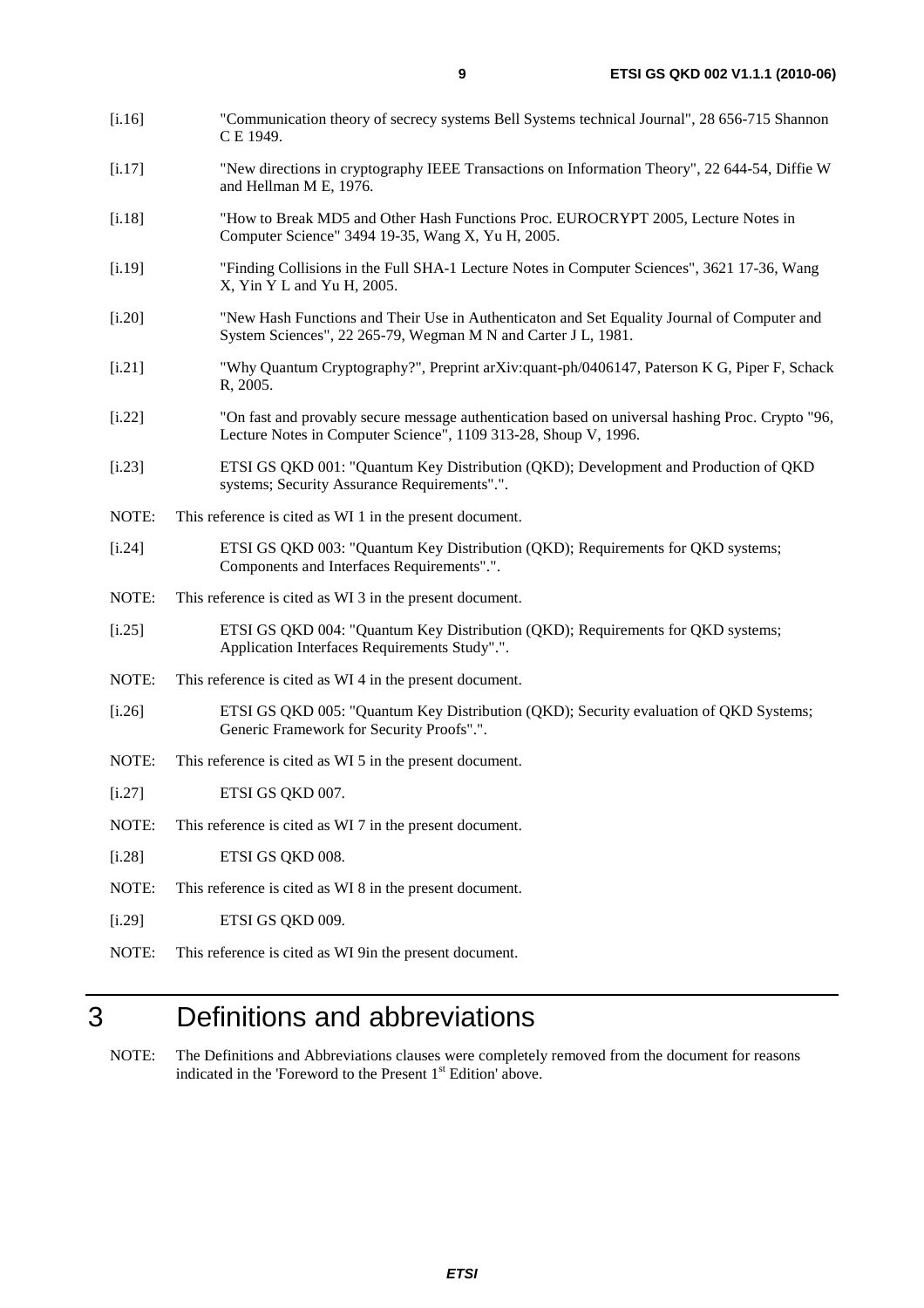# 4 QKD - A Security Technology Innovation

# 4.1 Classification of QKD as cryptographic primitive

Quantum key distribution can be seen as atomic cryptographic primitive and as such it covers only one part of the cryptographic functionality which is necessary to build a secure communication system([i.10] and [i.11**]**). The common notion 'quantum cryptography' for quantum key distribution is unfortunately misleading and it shall be clearly noted that QKD is not a replacement for 'classical cryptography' but a supplement for specific cryptographic requirements.

In the following the minimal set of cryptographic primitives for a secure communication system shall be evaluated with respect to the level of security that can be achieved. In order to secure the integrity and confidentiality of a message, as well as the authenticity of its origin, an encryption primitive and an authentication primitive must be combined with a key distribution primitive. As the overall security of a security system is at maximum as strong as its weakest link, or even weaker ([i.13]), encryption, authentication, and key distribution primitives with a comparable level of security shall be identified. (For a thorough discussion of cryptographic primitives and their relation to QKD see also [i.5] and  $[i.14]$ .

# 4.1.1 Encryption primitives

Encryption has been used from ancient times to protect the confidentiality of messages while they are transmitted. Today many kinds of information and communications technology (ICT) applications use a variety of encryption methods and algorithms for this goal. These include symmetric block and stream ciphers, where sender and receiver share two (identical or trivially related) keys, and asymmetric key algorithms, where two keys are related in such a way, that the private decryption key cannot easily be derived from the public encryption key. Examples for symmetric key algorithms are DES, the Data Encryption Standard, and its variant Triple DES, and the currently popular Advanced Encryption Standard AES. Examples for contemporary asymmetric key algorithms are the RSA algorithm ([i.15]) and the family of elliptic curve algorithms.

These symmetric and asymmetric algorithms have in common that the security for maintaining the confidentiality of the encrypted message is computational, i.e. it is based on the assumption that an attacker is constrained in available computing power for the attack or the available time for carrying it out. For asymmetric cryptography the security additionally depends on the assumption that no efficient algebraic method exists to reverse the utilized cryptographic functions. These assumptions require constant attention (see the web site for cryptographic key length recommendations www.keylength.com) and have in some cases required costly migration to another algorithm when their security was challenged e.g. because of the rapid increase computing power.

However, one symmetric cryptographic algorithm is different: the one time pad. If properly employed, it is the one and only information theoretically secure encryption method. Information theoretically secure refers to the fact that it can be formally proven that the amount of information an eavesdropper may have about the message is below an upper bound, which can be made arbitrarily small. The one time pad was invented in the early nineteen-twenties based on work of Gilbert Vernam and Joseph O. Mauborgne and it took almost thirty years until its 'perfect secrecy' could be proven by Claude Shannon in 1949 ([i.16]). For applications with highest security requirements the one time pad is still in use today, despite of its impractical prerequisites: It requires a truly random key with exactly the same length as the message to be encrypted.

# 4.1.2 Key distribution primitives

The generation of two identical streams of truly random bits at two distinct locations connected by a quantum channel is exactly what QKD can provide. As mentioned before, this can be achieved with information theoretically guaranteed security.

Other methods for distributing secret keys make either use of a given secure channel or rely on public key cryptography. Examples for a given secure channel are the trusted courier who carries a USB flash drive filled with a random bit sequence, or a digital channel that is secured with a previously distributed secret key. In the latter case the security level for the distribution process, and hence the security level of the subsequent encryption is certainly lower than the security level of the secure channel.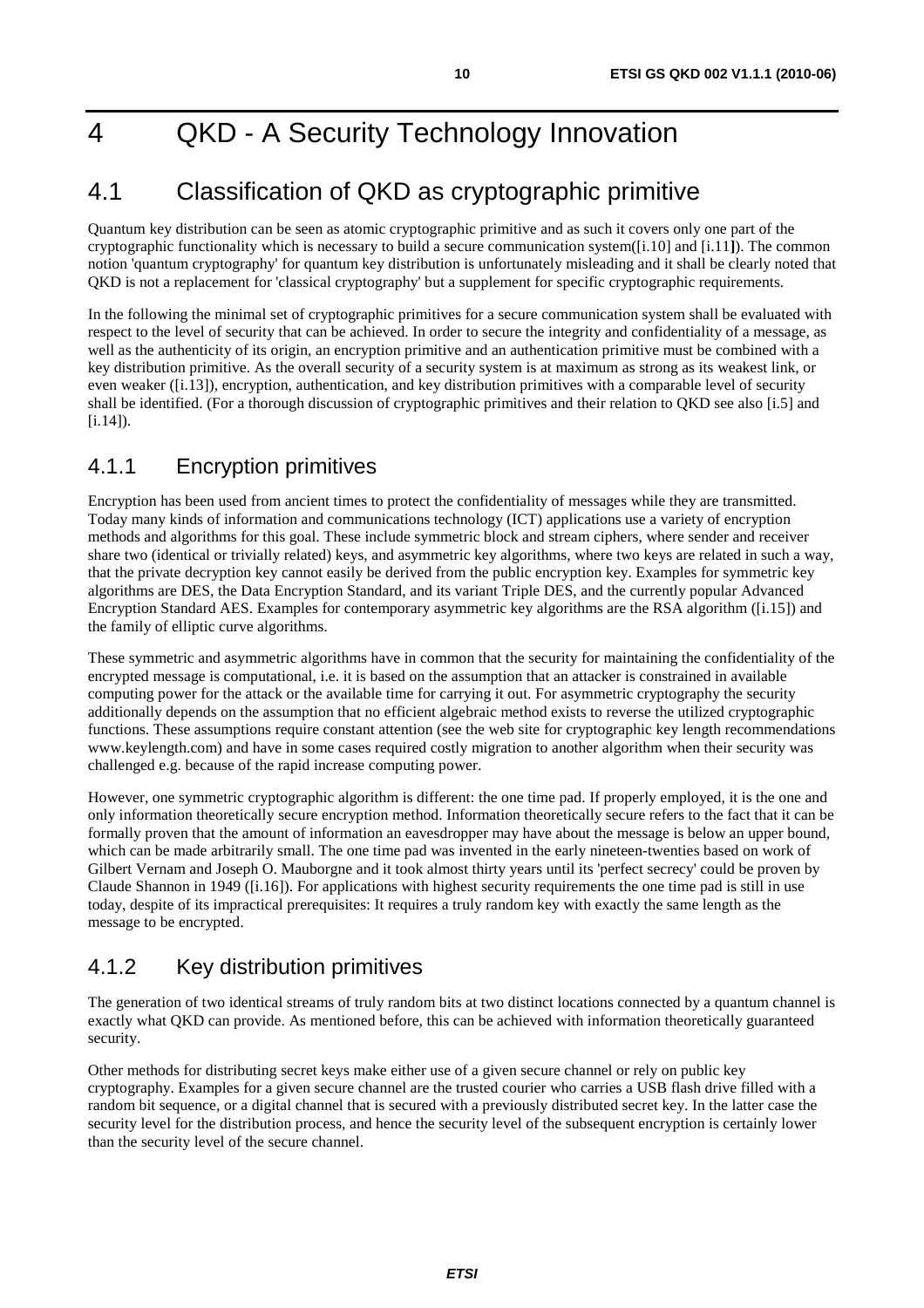An example for a key distribution method using public key cryptography is the Diffie-Hellmann key agreement ([i.17]), which is e.g. used in the Secure Sockets Layer protocol (SSL/https) or in the Internet Key Exchange protocol (IKE) for setting up security associations in the IPSec protocol. In contrast to QKD, the security of both the secure channel and the public key agreement is again based on assumption. The advantage of public key distribution lies in its ability to establish a secret key between two parties without prior mutual knowledge. But it is also clear that without prior mutual knowledge the identities of the parties cannot be authenticated and a man-in-the-middle attack cannot be ruled out. The authentication of the communicating parties is usually solved with a public key infrastructure involving a trusted third party.

Quantum key distribution, too, requires authentication of the parties to rule out man-in-the-middle attacks. This is done by public discussion on the classical channel which uses a message authentication primitive to guarantee message integrity.

## 4.1.3 Message authentication primitives

For a secret communication system, message authentication, that means ensuring message integrity (i.e. that a message was not altered during transmission) and the identity of the sender are common goals. The QKD primitive itself requires message authentication for the messages its two peers exchange for the key distillation protocol.

Again, this goal can be accomplished using various technologies. A common approach is to apply digital signatures (**[**i.17**]**) by condensing a given message to a block of data with fixed size using a cryptographic hash function and subsequently signing it using a private key. The receiver can apply the corresponding public key and is thus able to verify not only the integrity of the message, but also the authenticity of its origin. Another method for message authentication is using conventional message authentication code (MAC) algorithms. MAC algorithms can be constructed using a block cipher or be derived from cryptographic hash functions. They use the same key for computing and verifying the MAC value and require prior distribution of symmetrical keys.

The security of both digital signatures and MAC algorithms depends on computational assumptions and there has always been progress in developing new cryptanalytic attacks leading to significantly reduced effort for brute force attacks, as this was the case for the widely used MD5 and RIPEMD in 2004 ([i.18]), or SHA-1 in 2005 **([**i.19**])**.

Provably secure authentication can be achieved with hash functions, which are selected from a class of universal-2 hash functions according to a secret both parties share. This system was initially proposed by Wegman and Carter in 1981([i.20]).

In QKD, a small fraction of the continuously generated key can be used for information theoretically secure message authentication, but when a link is taken into operation, a pre-distributed initial secret is necessary to authenticate the public channel before the first quantum keys become available. This is comparable to digital signature schemes, where the public key (mostly in the form of identity certificates) of the sender, or the public key of a trusted third party, when transitive trust relations are applied, must be pre-distributed (e.g. with the web browser). Insofar the necessity of a pre-distributed secret constitutes no principal disadvantage of information theoretically secure authentication schemes, as opposed to signature based or MAC based authentication systems, as this is claimed e.g. in [i.21].

# 4.1.4 Synopsis

Table 1 lists the encryption, key distribution, and message authentication primitives discussed above together with the principle on which their security is based on.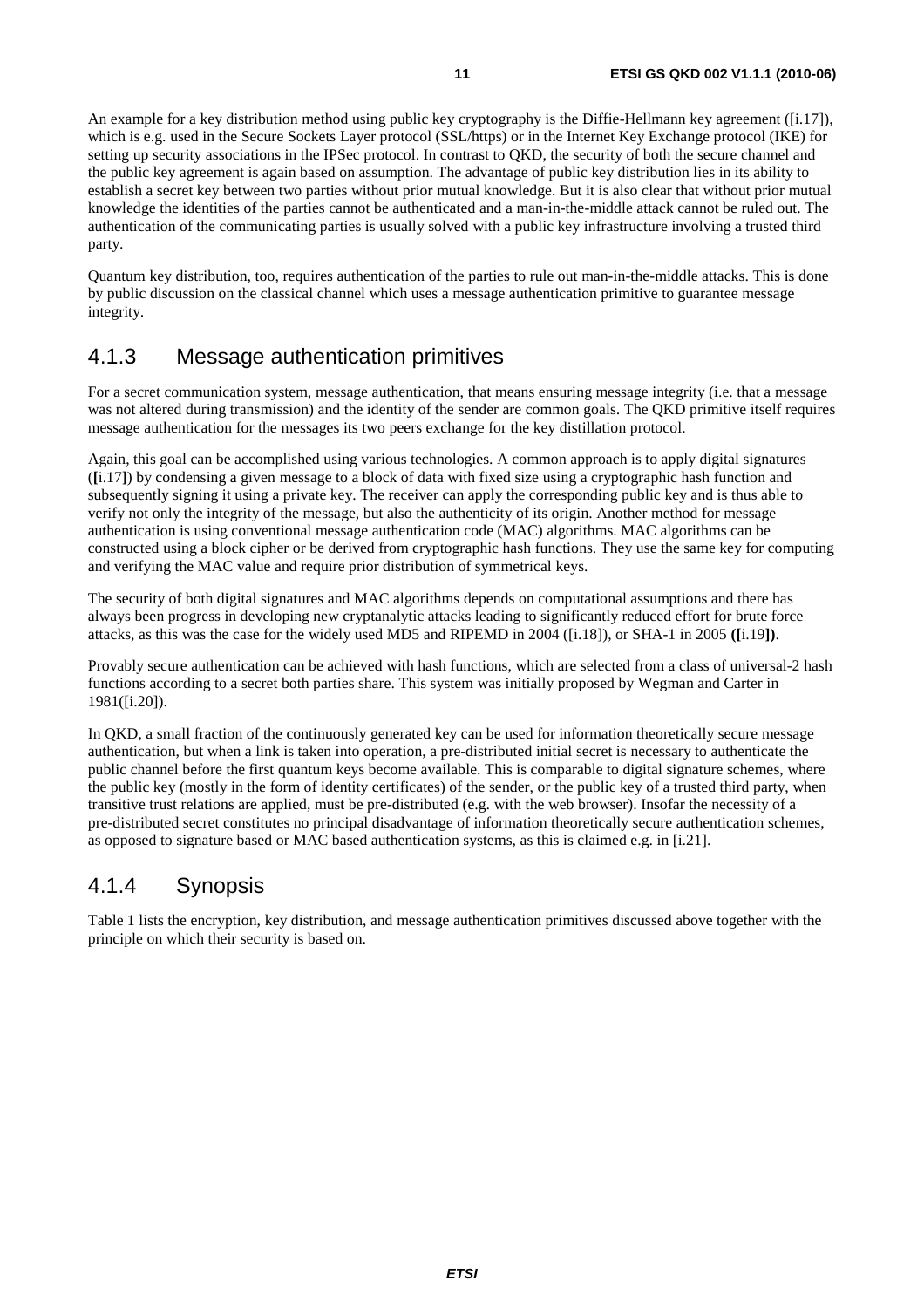| <b>Encryption</b>                  | Security based on            |  |
|------------------------------------|------------------------------|--|
| Symmetrical block or stream cipher | Assumption                   |  |
| (key shorter than message)         |                              |  |
| Public key cryptography            | Assumption                   |  |
| One time pad                       | Information theory           |  |
|                                    |                              |  |
| <b>Key distribution</b>            | Security based on            |  |
| Secure channel                     | Assumption                   |  |
| Public key cryptography            | Assumption                   |  |
| Quantum key distribution           | (Quantum) information theory |  |
|                                    |                              |  |
| <b>Message authentication</b>      | Security based on            |  |
| Public key cryptography            | Assumption                   |  |
| <b>MAC</b>                         | Assumption                   |  |
| Universal-2 hash functions         | Information theory           |  |

#### **Table 1 Security foundation of cryptographic primitives**

It is evident that QKD is ideally being combined with one time pad encryption and universal-2 hashing to form a secret and authentic communication system with an unprecedented level of theoretical security. The mere combination of QKD with universal-2 hash hashing for a highly secure authentic and public communication systems is also imaginable.

The combination of the three listed information theoretically secure cryptographic building blocks in a network for highly secure communication was also one of the major achievements of the SECOQC project of the 6<sup>th</sup> Framework Programme of the European Community. The SECOQC network combines QKD with an efficient implementation of universal-2 hashing authentication ([i.22]) and alternatively one time pad or AES with frequent key change for payload encryption.

# 5 ISG-QKD Work Plan

The present document is part of a series of Group Specifications (GS) which are established according to the work plan of the ETSI ISG-QKD. The GS shall address indispensible, but hitherto missing prerequisites for actual deployment and qualified use of QKD systems. These prerequisites are related to the security certification of QKD systems, and their integration into existing infrastructures. Complementary work is carried out to assess user needs and expectations as well as political, legal, and societal basic parameters in order to identify potential promoters and inhibitors of widespread QKD deployment. Furthermore, future potential and challenges of QKD shall be assessed through expert and stakeholder consultations.

# 5.1 QKD Security Certification

Qualified practical use of QKD requires that QKD systems are trusted by its users, which is usually achieved in a complex accreditation procedure including security specification, evaluation, and certification according to a standardized methodology.

For the security certification of QKD system, there are requirements on both system hard- and software, as this is the case for other cryptography modules. In addition, QKD systems have an optical sub-system, introducing a new vector for attacks through theoretical weaknesses in the processing of quantum information, as well as through implementation dependent side channels. These issues are addressed in a series of Group Specification documents, their relationship being depicted in Figure 1 "QKD Evaluation Context". The black squares refer to GS that are produced by the ISG-QKD. The (WI x) indications denote that the respective document is an output of ISG-QKD Work Item x.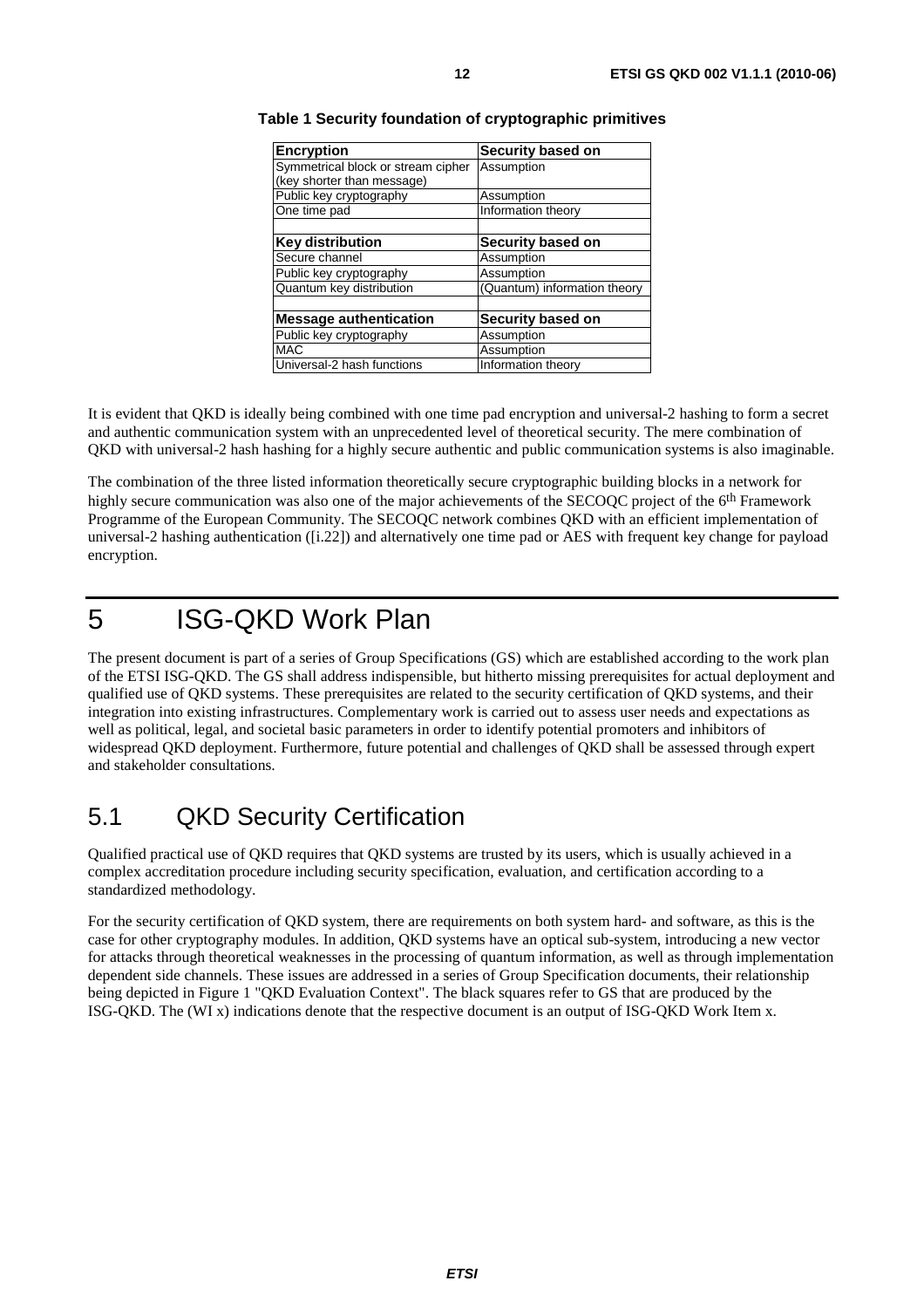

**Figure 1: QKD Evaluation Context** 

In the following, the single GS are presented in more detail.

# 5.1.1 QKD; Ontology, Vocabulary, Terms of Reference

(Output of work item WI 7 [i.27]; Target date for initial publication: July 2010)

The document shall properly define all the vocabulary for describing the concepts, the metrics, the labels, and all the related items used by scientists, producers, and users in the QKD domain. It shall include a clarification to some definitions/concepts conveniently borrowed and adapted from the cryptographic world.

# 5.1.2 QKD; Assurance requirements

(Output of work item WI 1 [i.23]; Target date for initial publication: November 2010)

The document shall list typical security assurance requirements for the optical sub-system. Security assurance shall be given through groups of requirements based on QKD system developer practices and activities, as well as requirements on the security evaluation (e.g. on testing and vulnerability assessment), and the implementation of sound procedures for life cycle support and flaw/attack monitoring and remediation.

# 5.1.3 QKD; Module security specification

(Output of work item WI 8 [i.28]; Target date for initial publication: November 2010)

The document shall specify security requirements for QKD systems used within broader communications security systems protecting sensitive telecommunication information. Following the methodology used in conventional cryptographic security modules and systems, eleven security aspects have been identified, and the present document shall establish the minimum requirements that QKD systems will need to fulfill to be in accordance with the present document. The document shall not include security requirements for the optical sub-systems of a QKD system (which are included in 'List of approved QKD technologies' and in 'QKD; Assurance Requirements').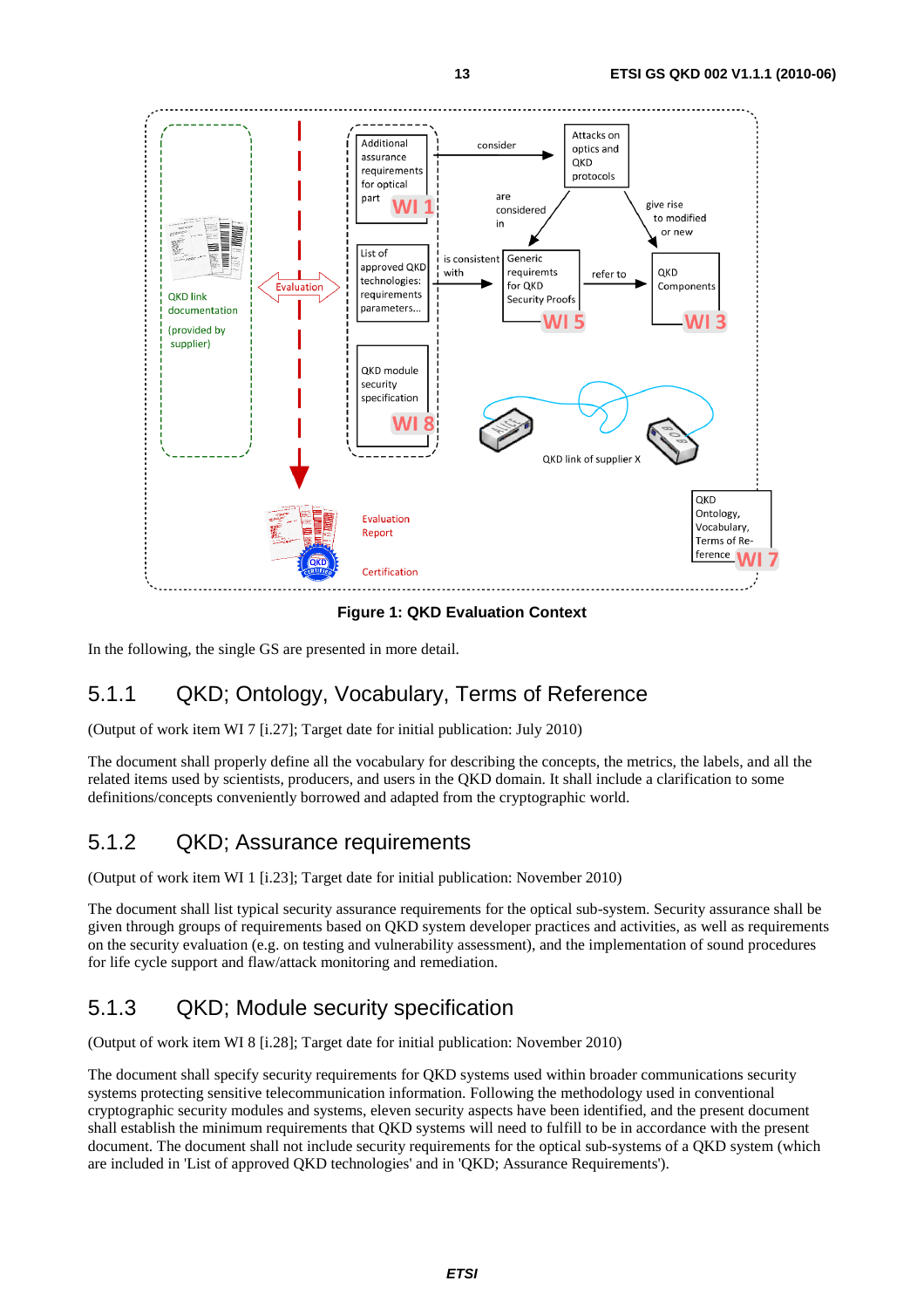# 5.1.4 List of approved QKD technologies

The list of approved QKD technologies is currently targeted for an annex to the "QKD Module security specification" of work item WI 8 [i.28]. It will contain specific security requirements on the implementation and operation of the optical subsystem and the QKD key distillation protocols, including valid ranges for certain parameters of components which are listed in the "QKD: Components and Internal Interfaces" document.

Furthermore, specific security requirements for different quantum optical sub-systems shall be given in the form of Additional security requirements may specify how exactly and how often these parameters shall be measured in a running system to determine if they are in a secure regime.

### 5.1.5 QKD; Threats and Attacks

(Not associated to a work item; STF output; Target date for initial publication: November 2010)

Based on a comprehensive literature research, the document shall include a catalogue of known attacks on QKD systems - specifically side channel attacks on the optical sub-system. It also shall include information on measures and strategies for remediation which serve as basis for additional functional and assurance requirements for QKD systems. The document shall also define a procedure for keeping the catalogue up to date through a regular update and publication cycle.

# 5.1.6 QKD; Security Proofs

(Output of work item WI 5 [i.26]; Target date for initial publication: November 2010)

The document shall define generic requirements for quantum information theoretical security proofs for the quantum optical sub-system of different QKD technologies, from discrete variables, distributed reference pulses, and continuous variables domains.

This information shall serve as a reference for the construction of requirements and evaluation criteria for practical security evaluation of QKD Systems which are listed in the "List of Approved QKD Technologies".

## 5.1.7 QKD; Components and Internal Interfaces

(Output of work item WI 3 [i.24]; Target date for initial publication: November 2010)

Irrespective of the underlying technologies, there are certain components that appear in most QKD quantum optical sub-systems. These are on the one hand hybrid components with both classical and quantum optical sub-components, and on the other hand purely quantum optical components. Hybrid components include photon sources and photon detectors, while pure optical components include highly integrated structures, like waveguide assemblies, as well as much simpler passive discrete optical components, like lenses, steering mirrors, wave blades, polarizers and filters. For these components, relevant properties and parameters shall be defined. The actual valid, secure operational ranges of parameters for QKD systems shall be defined in the "QKD; Security Proofs" document.

Furthermore, a catalogue of relevant requirements for interfaces between components shall be established, supporting the definition of internal interfaces.

# 5.2 QKD Integration into Existing Infrastructures

The following documents include specifications for interfacing QKD to applications and for integrating QKD into shared fiber infrastructures.



**Figure 2: QKD Integration and Interfacing**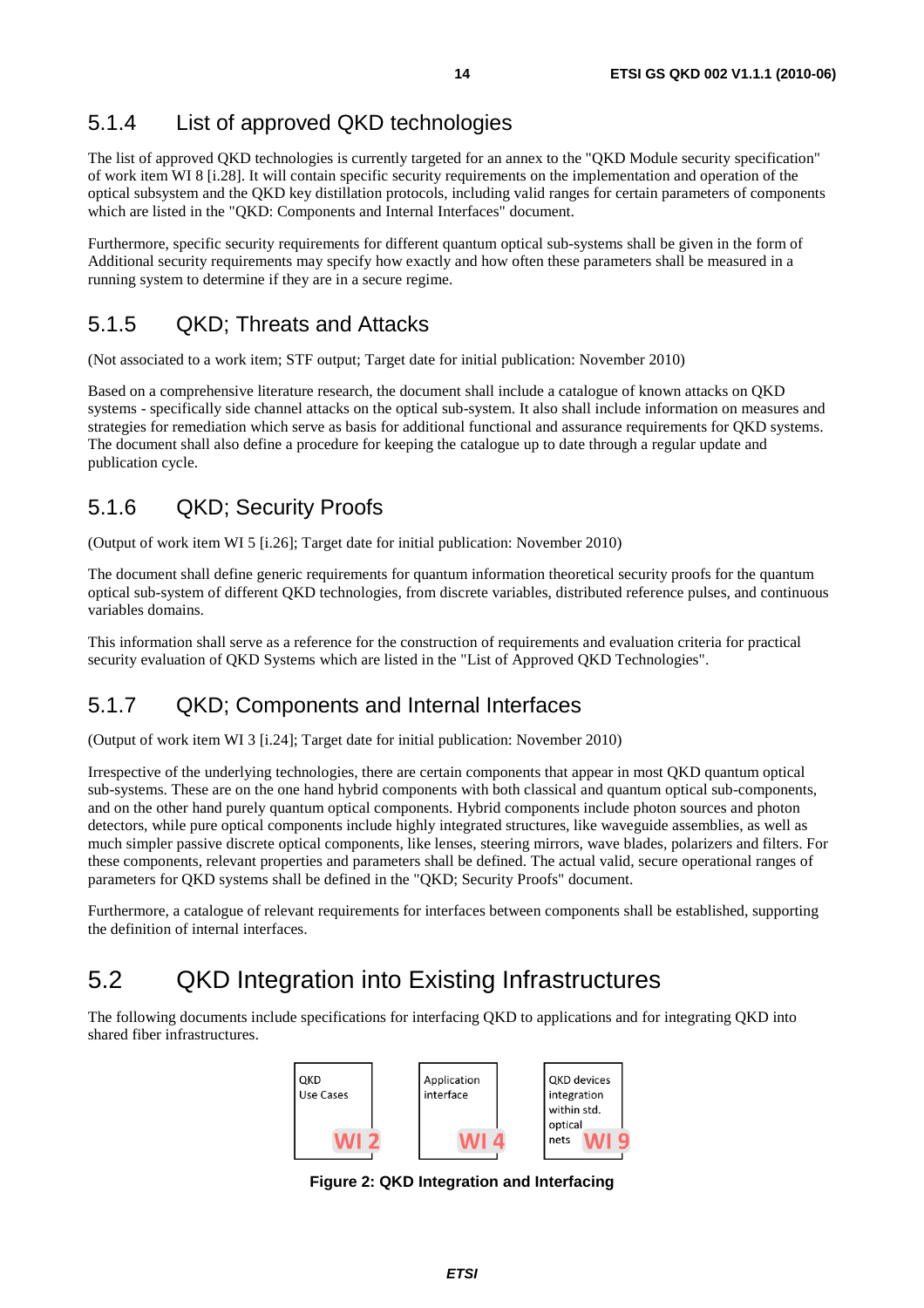### 5.2.1 QKD; Use Cases

(The present document, Output of work item WI 2)

The present document describes some basic point-to-point use cases for QKD and the technical characteristics derived from these use cases. The technical characteristics allow the identification of both functional and security requirements for the implementation of QKD, intended for qualified use in existing and future ICT networks.

### 5.2.2 QKD; Application Interface

(Output of work item WI 4 [i.25]; Target date for initial publication: November 2010)

The document shall define the interface which connects a QKD system to an ICT system. It shall specifically address the mechanisms for the delivery and management of keys, as well as for the management of the QKD system from applications in the ICT system.

### 5.2.3 QKD devices integration within standard optical networks

(Output of work item WI 9 [i.29]; Target date for initial publication: November 2010)

The document shall define prerequisites and requirements for the integration of QKD systems into common shared optical infrastructures. It shall establish functionalities and limits to maximize the amount of hardware and software shared by quantum signals and conventional signals, in particular mechanisms for system management and optical power limits.

# 5.3 Complementary Research

The following documents shall complement the specifications listed above.



**Figure 3: Complementary Research** 

### 5.3.1 Promoters and Inhibitors for QKD

(Output of specialist task force STF 367 with no associated work item; Target date for initial publication: July 2010)

The document shall give an overview on promoters and inhibitors of QKD in general as reflected by recent studies and experts in the field. The paper shall be introduced to the ISG-QKD for critical discussion. It shall provide a valuable input for briefing the participants of a QKD scenario workshop which is scheduled to take place with the QKD#7 meeting in June 2010 in Vienna.

### 5.3.2 Prospects of QKD in Europe

(Output of specialist task force STF 367 with no associated work item; Target date for initial publication: July 2010)

The document shall assess fields of applications, user needs and expectations as well as potential risks against the successful introduction of QKD systems into the market. This shall include the identification of present and future promoters and inhibitors of QKD diffusion, applications, requirements and the framework constituting the notion of trust in this technology. by the development of systemic scenarios from consultations of researchers, industry, policy makers, prospective users, and other representatives from society.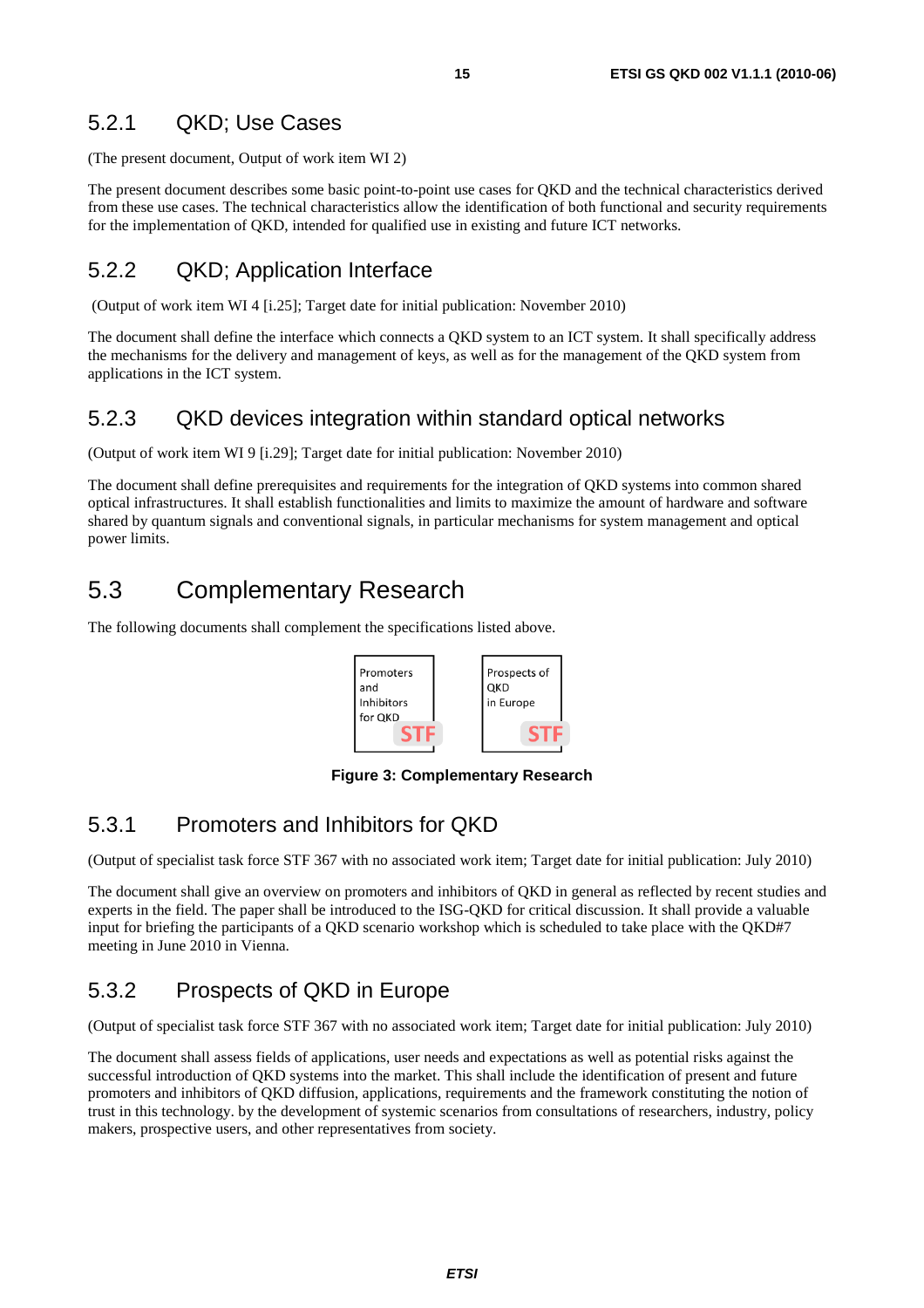# 6 Application scenarios for QKD

Quantum Key Distribution, with its unique long term security perspective ([perfect forward security](http://en.wikipedia.org/wiki/Perfect_forward_secrecy) - the inability of an intruder who has recorded past traffic between a sender and receiver to decrypt that traffic if any future or past keying material is compromised), is an important cryptographic primitive for building dependable high security ICT systems. Other cryptographic functions that may use quantum keys (e.g. message encryption, integrity protection and authentication) have to be supplied by additional components.

In an ICT system, there is no obvious or preferred point, or layer, where an interface to a QKD system can most suitably be placed. With this respect, QKD is not different from other available key distribution primitives, which are attached to communication systems at various layers. We present here different possibilities for the integration of QKD to ICT systems following the common Open Systems Interconnection Reference Model, the seven-layer OSI model [i.6].

The layer of QKD integration into ICT systems is not specifically relevant to the single use cases presented in clause 6 of the present document - for most of the use cases, the integration of QKD is possible at various levels.

# 6.1 Data Link Layer

On the Data Link Layer, QKD may be used as a part of the **Point to Point Protocol** (PPP) protocol. The PPP **(RFC 1661 [**i.7**])** is a layer 2 protocol widely used to connect two sets of nodes in a network. The encryption functionality in PPP is the **Encryption Control Protocol (ECP - RFC 1968 [**i.8**])** which allows the use of encryption in PPP frames. QKD may be used as a key exchange protocol for PPP.

QKD may also be used to provide keys for **the IEEE 802.1 MACsec** layer 2 protocol. MACsec provides a connectionless service that supports data confidentiality, integrity, and authenticity for authorized systems attaching to a local area network (LAN) or interconnecting LANs.

As QKD is today mainly implemented as point to point link involving two endpoints connected by a quantum channel, it is reasonable to combine a QKD link with a link encryptor to form a **QKD Link Encryptor**. A link encryptor is a network-transparent cryptographic system. A QKD link encryptor is a Quantum Cryptography appliance for point-to-point link encryption which may also be referred to as Virtual Private Network VPN tunnel. The link encryptor usually uses the keys supplied by QKD as keys for a symmetrical block cipher (for example the Advanced Encryption Standard AES) or steam cipher (One Time Pad for highest security) and can be used for example to encrypt traffic on an Ethernet of Fiber Channel link. The QKD Link encryptor may be used to support communications between two adjacent network nodes employing QKD or it may provide protection for communications end-to-end across a network of nodes as a VPN tunnel. Key management is integrated in the link encryptor. For example, this solution may securely bridge two Fast Ethernet (IEEE 802.3u [i.9]) networks.

# 6.2 Network Layer

**Internet Protocol Security (IPsec)** is a layer 3 protocol suite for securing Internet Protocol (IP) communications by authenticating and encrypting the IP packets of a data stream.

**Internet Key Exchange (IKE or IKEv2)** is the protocol used to set up a security association in the IPsec protocol suite. IKE uses a Diffie-Hellman public key exchange to set up a shared session secret, from which cryptographic keys are derived. Public key techniques or, alternatively, a pre-shared key, are used to mutually authenticate the communicating parties.

QKD may be used by a modified IKE protocol to provide the shared secret for IPsec payload encryption. The shared secret provided by QKD may either be used in a conventional block or stream cipher for One-Time-Pad payload encryption in a high security context.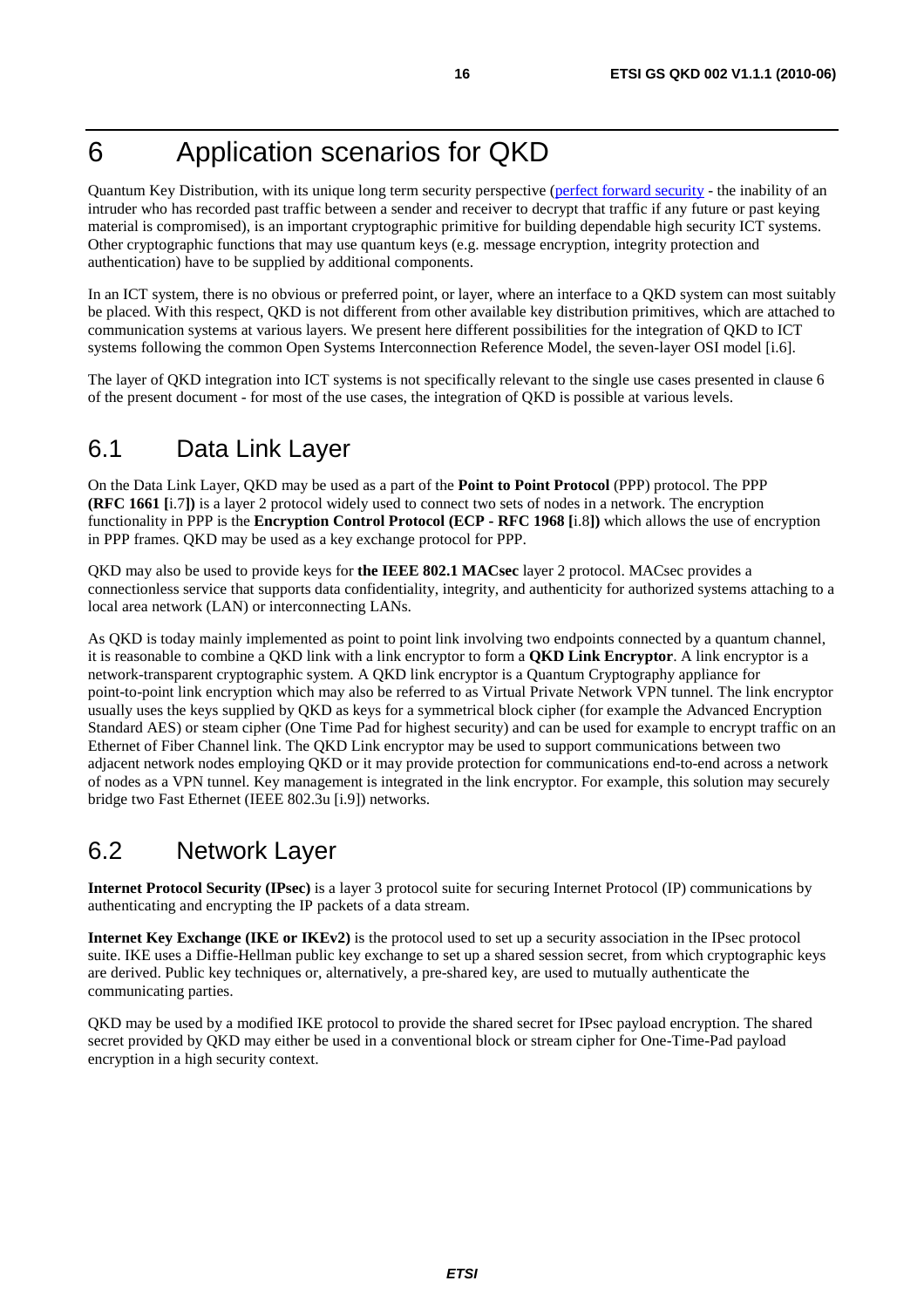# 6.3 Transport Layer

**Transport Layer Security (TLS)** and its predecessor **Secure Sockets Layer (SSL)** are layer 4 protocols, which provide end-to-end security for network communication services. A session key, usually established with public key exchange, is used e.g. to secure the transmission of credit card information in e-commerce transactions. In a scenario involving QKD, the session key may be replaced by a QKD key, or the QKD keys may immediately be used for One-Time-Pad encryption of transmission data. QKD keys may also be used for message authentication, replacing Hash-based Message Authentication Codes (HMACs) as used in TLS, or the pseudo-random functions of standard SSL.

# 6.4 Application Layer

Above the transport layer, QKD systems may be integrated in layer 7, the Application Layer of the OSI model. This may be useful for applications using pre-shared keys for user authentication or for the acquisition or certain rights, or as encryption keys for payload transmission between instances of the application.

# 7 Use Cases

# 7.1 Use Case 1: Offsite Backup / Business Continuity

## 7.1.1 Goal

The protection of backup and other business continuity processes and transactions

# 7.1.2 Description

An enterprise owns a private network or leases access to a fiber from an infrastructure provider. It has centralized the main data processing at a site which we will name "Primary site". To assure business continuity it has decided to add a new centre ("Backup site") and regularly perform a remote backup of the primary site. In case of data loss at the primary site data is recovered from the secondary site. For protection against major disaster, the secondary site can be equipped and configured to fully take over control and operation.

As strict confidentiality of data is required, an encryption system is mandatory. In this case a QKD link encryptor may be used: The cryptographic keys shall be established and exchanged between primary and secondary site with a QKD link and fed into a link encryptor which uses a symmetrical block or steam cipher to encrypt traffic on an Ethernet of Fiber Channel link. The key in the link encryptor may be renewed as frequently as the key generation rate of the QKD system allows, depending on the security requirements of the enterprise.



**Figure 4: QKD link encryptor** 

Current offsite backup installations do in most cases not use any encryption at all, as encryption requires more processing time at the operational and backup servers and more bandwidth on the communication line between the primary and backup site.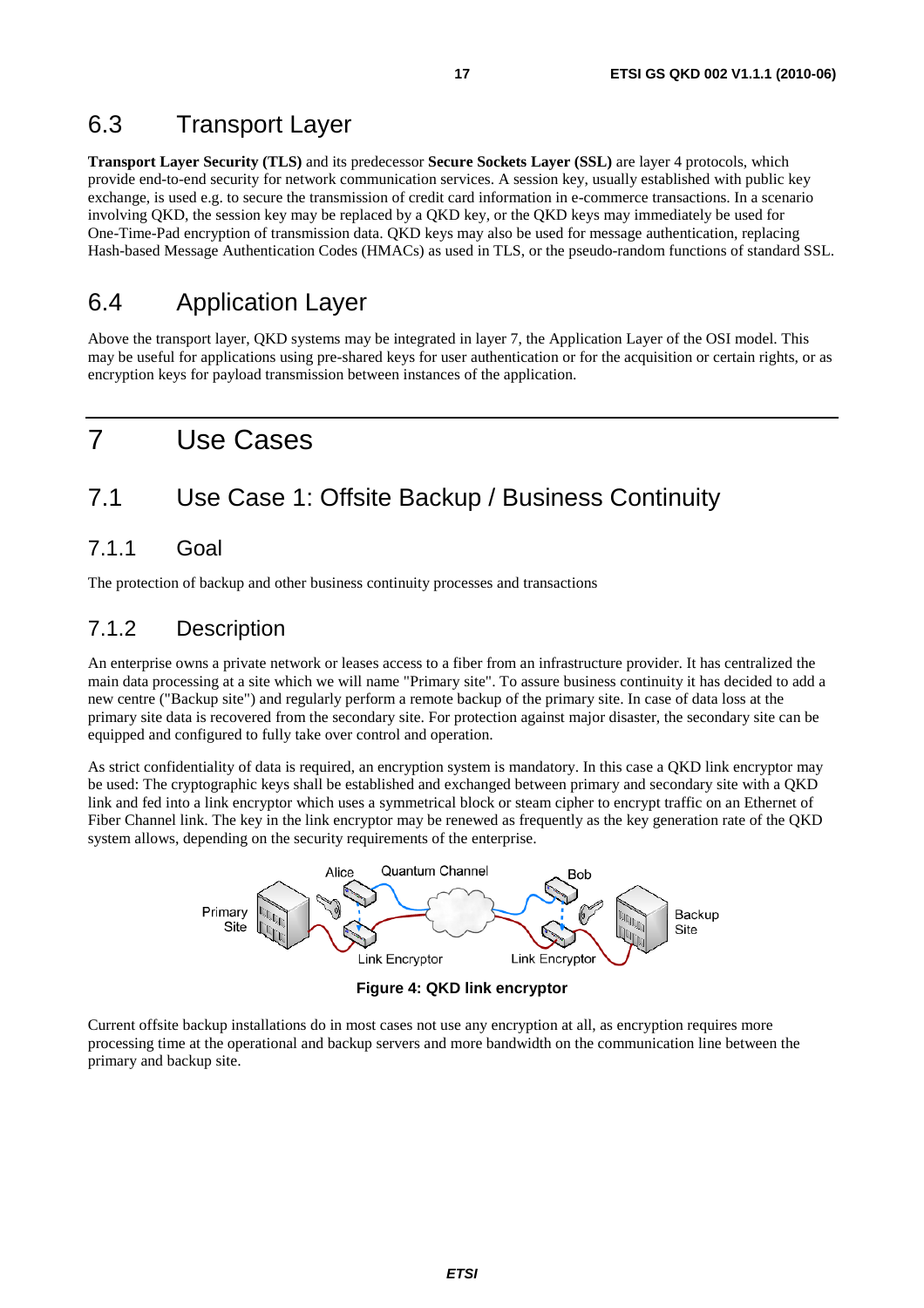# 7.1.3 Concept of Operation

The data transferred between primary and backup site may be different depending on the amount of data transferred, the bandwidth available and the security requirements. We may distinguish the following situations:

**Daily Backup:** In this case the backup is performed once a day, usually at night, or at any other time outside of office hours. Data is transferred at certain fixed hours and the process is triggered automatically, managed by a backup tool. The backup manager is located at the primary site. A software agent is located in every server of the primary site. All data is managed through the primary site backup manager and sent to a remote backup server which is located at the backup site. Both backup servers have secondary storage devices attached to them.

In the case of a restore, the information may be recovered from the point when the backup was made. All data generated between the time of the backup and the time of the crash may, in the worst case, be lost. It shall be considered that the backup process is an intense network bandwidth consumer, both in the primary site and in the inter-site link.

The nature of the data being transferred may be standard static files or database information. In case of database information a special procedure shall be triggered before backup and after recovery to assure the consistency of data in the database. Usually the procedure is to put the database in backup mode, so that data is not written directly to the database but in redo log files. The database raw files are then copied and when the backup is completed the pending redo log files are applied to the database.

The communication is asynchronous.

- **Storage snapshots:** Another option for implementing an offsite backup is to make periodical snapshots of the primary storage of certain critical servers at certain points of time. If the data being copied are also database files, the same procedure as for database backup shall be carried out to assure database consistency. In case of a crash, the complete storage snapshot is recovered from the backup site.
- **Storage Area Network (SAN) mirroring:** In case that a daily backup becomes insufficient we may opt for a fully functional mirroring solution. This case shall be treated with more detail in Use Case 2, as it is not a proper backup scenario (batch processing) but rather an interactive scenario requiring continuous availability of the secure link.
- **Database replication:** Another option is to have the complete database software replicated at both sites and to replicate operations in both sites too. The database at the backup site may be used just for auxiliary readings (only reading operations and no writings) or to gain control in case of a disaster at the primary site. This replication may be asynchronous or synchronous and consistency of data shall be assured as described in the 'Daily Backup' operation.

### 7.1.4 Actors

The actors in this use case are: The **enterprise**, which has two sites. A **primary site** holds the main data center and a **backup site** holds the data backup for business continuity. The **enterprise** owns the connecting fiber infrastructure, or leases it from an **infrastructure provider**.

### 7.1.5 Actor Specific Issues

The **enterprise** owns the QKD link encryptor. The Alice and Bob devices are under effective control of the **enterprise** The Alice and Bob devices are located inside the security perimeter of the **enterprise.**

The **enterprise** wants to create, share and mange their keys autonomously.

The security requirements may vary depending on the type of business the **enterprise** is engaged in.

The **enterprise** shall consider that the overall security level of the QKD Link Encryptor is determined by both the QKD component, and the link encryptor component. This specifically means that the resulting QKD link encryptor is not information theoretically secure:

- The **enterprise** wants a fast connection as backup is very bandwidth consuming.
- The **enterprise** may be required by legal regulation to adequately protect its data transfer.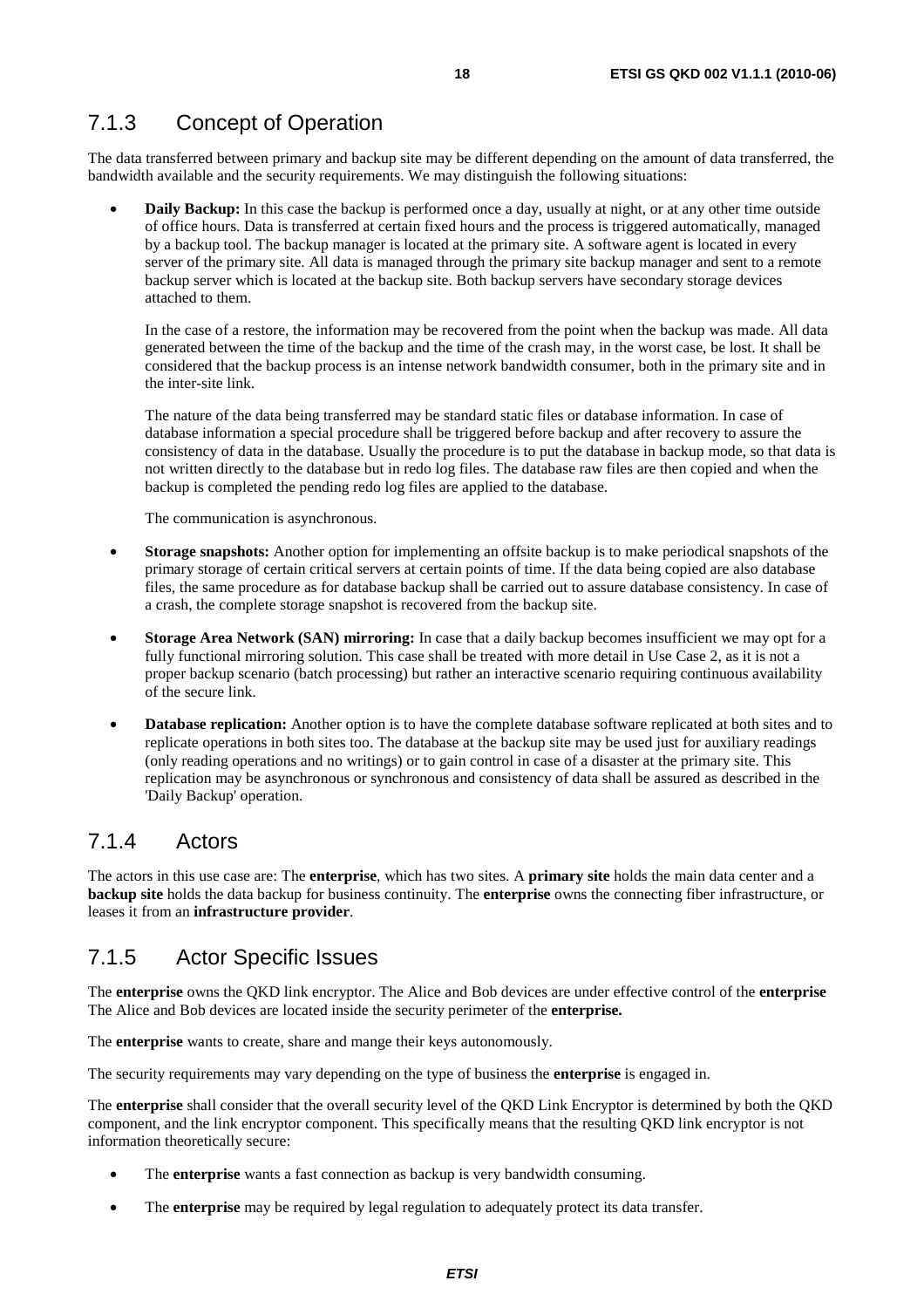### 7.1.6 Actor Specific Benefits

- The **enterprise** may rely on a secure data transfer.
- The **enterprise** may rely on completely transparent encryption. There is no need for key management at application level.
- The encryption does not consume processing time at the servers of the **enterprise**.

# 7.1.7 Operational and Quality of Service Considerations

The achievable key refresh rate of the link encryptor depends on the secret key rate of the QKD link, which again depends on the typical key generation rate of the QKD technology used as well as on the overall attenuation and other properties of the quantum channel.

If the top level application requires continuous data transfer, the QKD link encryptor requires a mechanism for providing recalibration sequences.

The (symmetrical) key of the link encryptor may be renewed as frequently as possible, depending on the bandwidth available and the user security policy.

The optical fiber of the quantum channel may be physically protected by an arming mantle or just be dug into the ground without any additional security protection.

The length and duration of data transactions may vary from very short data packets to continuous streams of data.

# 7.1.8 Functional Characteristics

The QKD link may be a dedicated links (dark fiber) or a shared links (WDM - Wavelength division multiplexed, or TDM - Time division multiplexed).

The QKD link encryptor shall operate completely independent from the business servers.

The QKD link shall be properly initialized (equipped with an initial secret) which is usually done at equipment setup.

When the data transaction is completed, the link between the two sites shall be terminated.

# 7.2 Use Case 2: Enterprise Metropolitan Area Network

### 7.2.1 Goal

Protection of infrastructures and services in Enterprise MAN networks.

# 7.2.2 Description

An enterprise or a government agency owns a private network or leases access to a fiber from an infrastructure provider, which connects one or more data centers with their branch offices. The enterprise uses the network for central applications serving the branch offices. These applications may be communication applications (email, telephony, video...) or database and application servers in the data centers with respective clients in the branch offices. As there are no direct connections between branch offices, communication between branch offices is routed through the data centers.

The enterprise or government agency requires a high level of confidentiality, integrity, and authenticity of the communication system and therefore a dedicated security system is mandatory. The single network connections between the sites shall be secured with QKD Link Encryptors (see Figure 2). The cryptographic keys which are continuously generated by the QKD links are fed into link encryptors using a symmetrical block or steam cipher for transparent traffic encryption on an Ethernet or Fiber Channel link.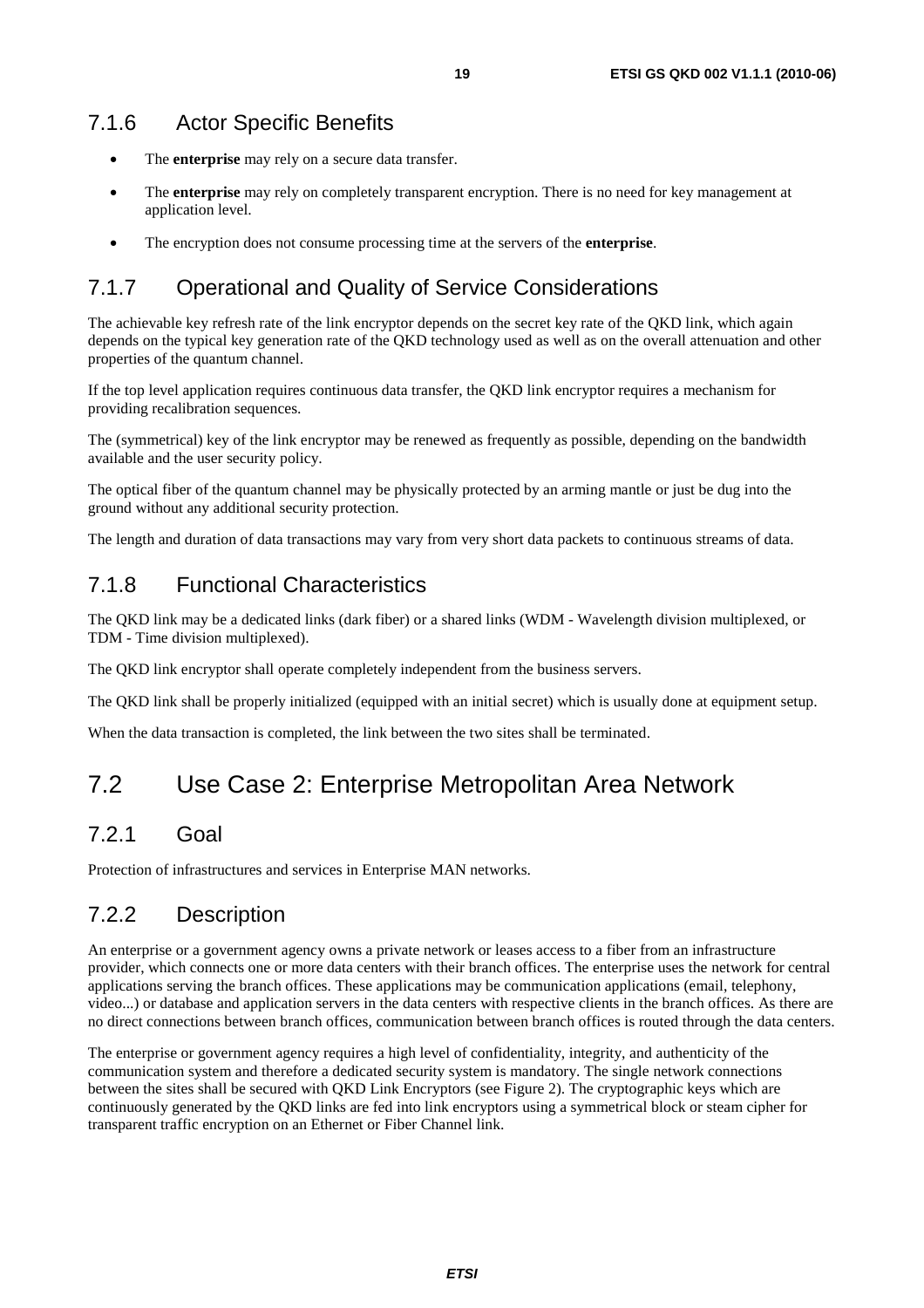

**Figure 5: Enterprise MAN using QKD link encryptors** 

Current solutions employ secure Virtual Private Networks based on IPsec (network layer) or TLS (transport layer) to authenticate and encrypt the traffic between data centers and branch offices.

### 7.2.3 Concept of Operation

The entire traffic between the sites is encrypted and authenticated on the OSI data link layer. This provides security for all the higher layer protocols of the TCP/IP suite and all common communication applications in the higher layers. Applications use the secure links transparently.

### 7.2.4 Actors

An **enterprise** or a **government agency** has one or more **data centers** and some **branch offices** which are connected to the data center. The **enterprise** either owns the QKD link encryptors and the connecting fiber infrastructure or leases them from an **infrastructure provider**.

# 7.2.5 Actor Specific Issues

NOTE: The enterprise or government agency has to consider the applicability of 'Actor Specific Issues' of the QKD link encryptor of Use Case 1.

### 7.2.6 Actor Specific Benefits

It is not necessary to modify an application when migrating to the QKD enabled secure network.

On the other hand, the secure enterprise MAN allows the development of new innovative applications (High security, possibly One-Time-Pad protected communication systems).

# 7.2.7 Operational and Quality of Service Considerations

NOTE: The enterprise or government agency has to consider the applicability of 'Operational and Quality of Service Considerations' of the QKD link encryptor of Use Case 1.

The amount of data and the timing profile of the data transmission between a **data center** and a **branch office** may be different from the data transfer between two **data centers**.

Depending on different types of transmissions, the operational and quality of service requirements on the QKD link encryptors between **data centers** and **branch offices** may be different from the requirements on QKD link encryptors between two **data centers**.

The data transfers may be initiated manually by an employee or automatically by a predefined schedule.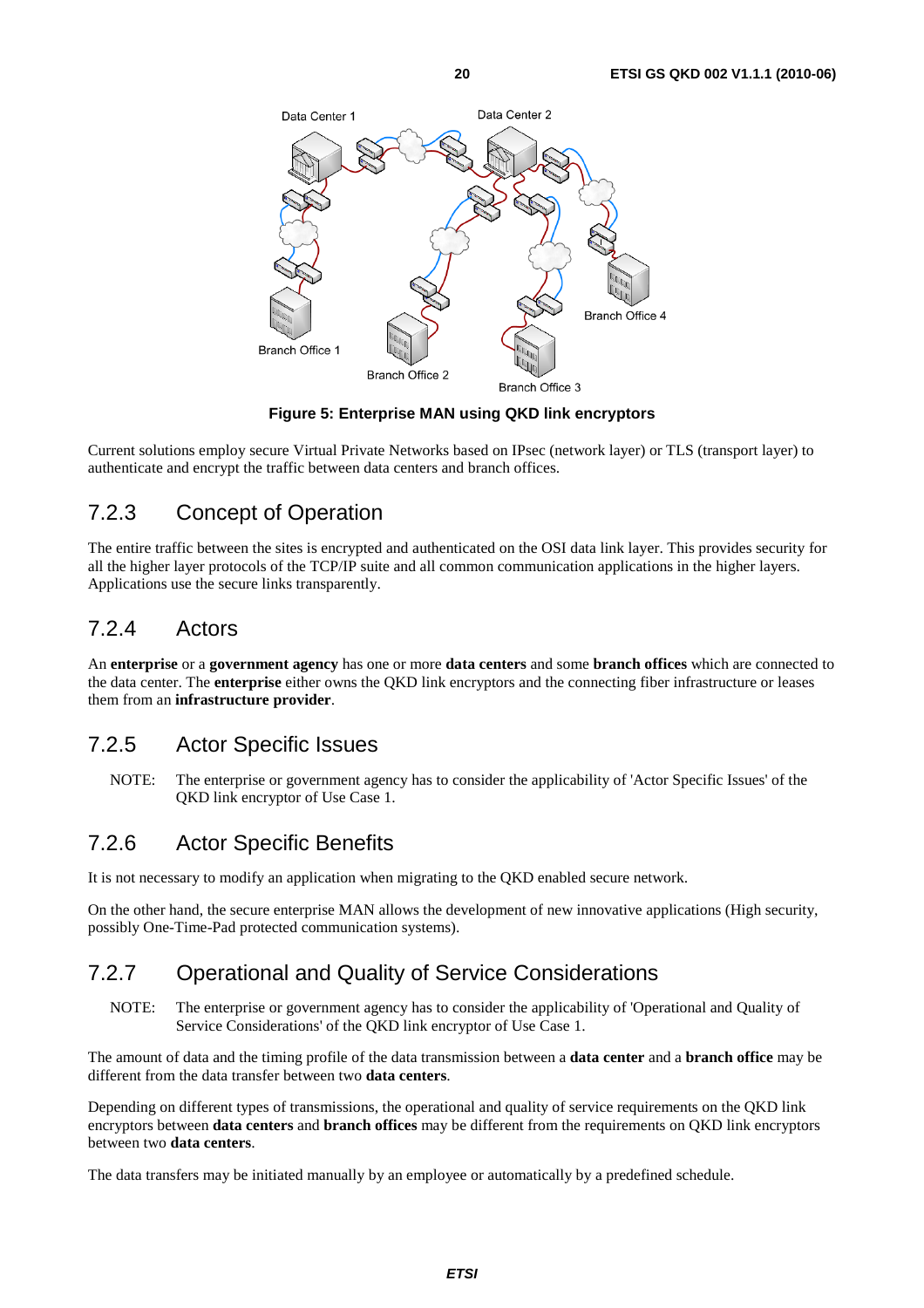The length and duration of data transactions between **data centers** and **branch offices** may vary from very short data packets to a continuous stream of data. Data transactions may be carried out periodically (e.g. at a certain time of day), or after a specific period of time, or once the amount of new data exceeds a certain, predefined threshold.

The two **data centers** may implement one of the high availability scenarios of Use Case 1.

# 7.2.8 Use Case Variant: QKD Secured Key Server

An enterprise or a government agency operates a central key management server to supply cryptographic objects (keys, certificates) to encryption system clients in several locations within a metropolitan area. The client requests, as well as the server replies and deliveries are sent over communication channels secured by QKD-Link-Encryptors which employ information theoretically secure One-Time-Pad encryption and Wegman-Carter authentication in order to achieve the highest possible security level.



**Figure 6: Central Key Server with QKD Distribution Channels** 

Current key client/server solutions rely on TLS/SSL, i.e. asymmetrical cryptography for securing the key distribution channel.

### 7.2.9 Functional Characteristics

NOTE: The enterprise or government agency has to consider the applicability of 'Functional Characteristics' of the QKD link encryptor of use case 1.

# 7.3 Use Case 3: Critical Infrastructure Control and Data **Acquisition**

### 7.3.1 Goal

Protection of communication in a critical infrastructure supervisory control and data acquisition (SCADA) system.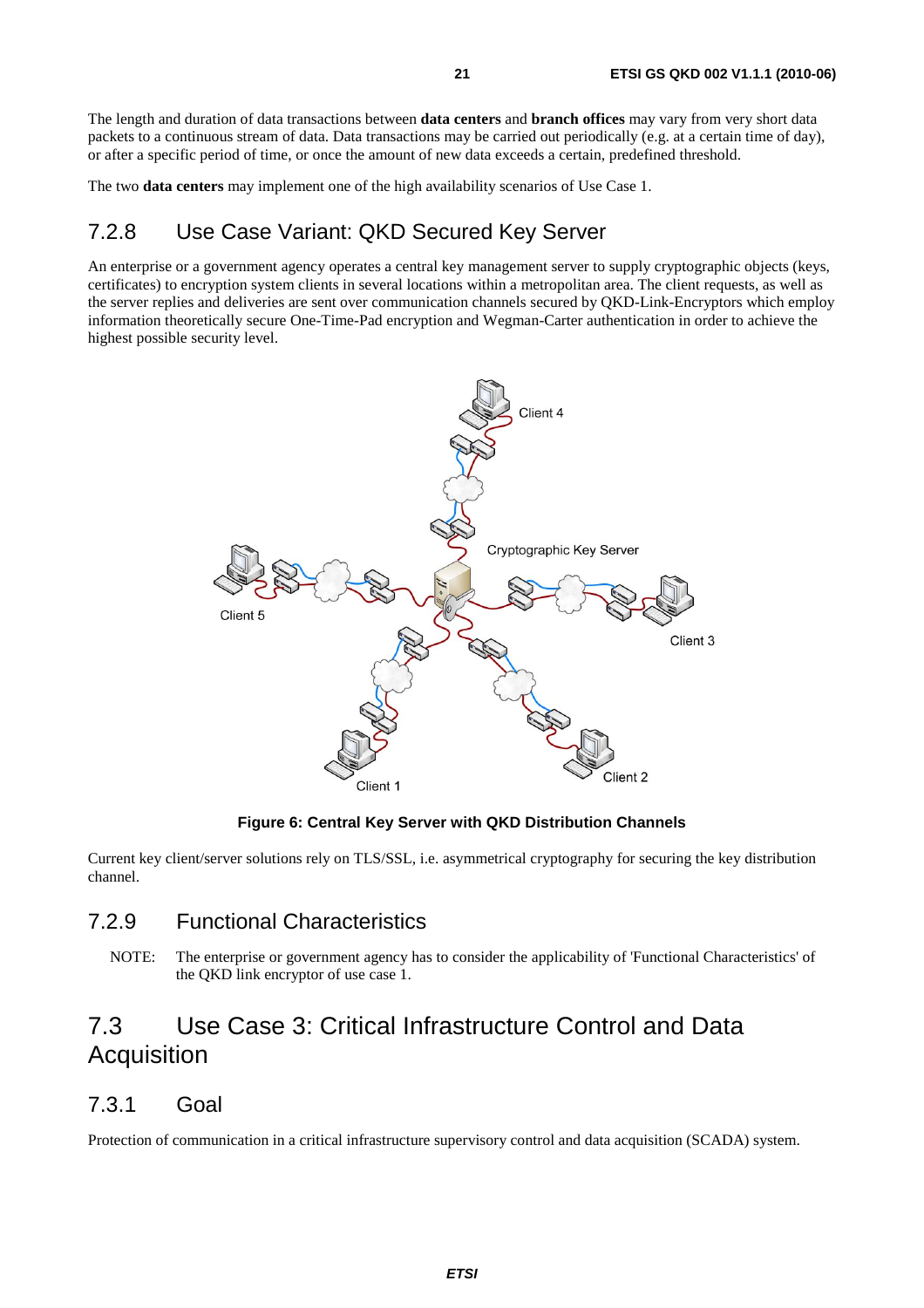# 7.3.2 Description

In industrial countries the functioning of society and the economy depends on the continuous and intact availability of certain infrastructures, so-called critical infrastructures. Examples of critical infrastructures are communication services, services for water supply, services for production and distribution of electric energy, gas and oil and their derivates, financial services, health services, transportation systems, food production and distribution systems, and national security services. The internet can also be considered as critical infrastructure, as essential communication services are increasingly being provided over the internet (e.g. IP telephony). Other critical infrastructures use supervisory control and data acquisition systems which critically depend on virtual private overlay networks built on top of the internet.

SCADA systems rely heavily on communication infrastructure subsystems. Besides availability, most of these communication subsystems have to provide communication confidentiality, while it may be the case that communication authenticity and integrity are more important than confidentiality. This may be the case e.g. for a railway control system or for a water distribution control system where it may be of greater importance that the control commands for rail switches, or for water valves are authentic (i.e. that the messages originate from the legitimate control center) and integrity protected (arrive unaltered at the legitimate receiver), than that the actuator commands remain confidential.

The following description shall point out how a railway network may be protected with quantum key distribution: The routing schedule and train control of a railway network are done in a railway control center. The center reads and processes input from sensors which are placed along the rail network on section boundaries, crossings, in stations etc. In the other direction, the centre issues commands to signals, switches, crossing gates, displays etc. The communication is carried out via lines that run along the rail network, together with other communication lines and power lines. It is of greatest importance to secure the authenticity of the messages; but for the prevention of specific malicious attacks it may also be required to relay certain messages encrypted and integrity protected. These properties shall be ensured using cryptographic keys distributed with QKD.

### 7.3.3 Concept of Operation

The overall network structure is that of a private wide area network (WAN). The key distribution shall either be carried out on the link layer, Figure 4, or by using a dedicated trusted repeater type QKD network, Figure 5. Because of the distance limitations of quantum links, both approaches require that the links between the single WAN network nodes shall not exceed the typical length which can be spanned by a QKD link. In the railway system these WAN network nodes may typically be set up at railway stations where a secure perimeter can be installed and controlled by trustworthy personnel.



**Figure 7: WAN using single QKD links**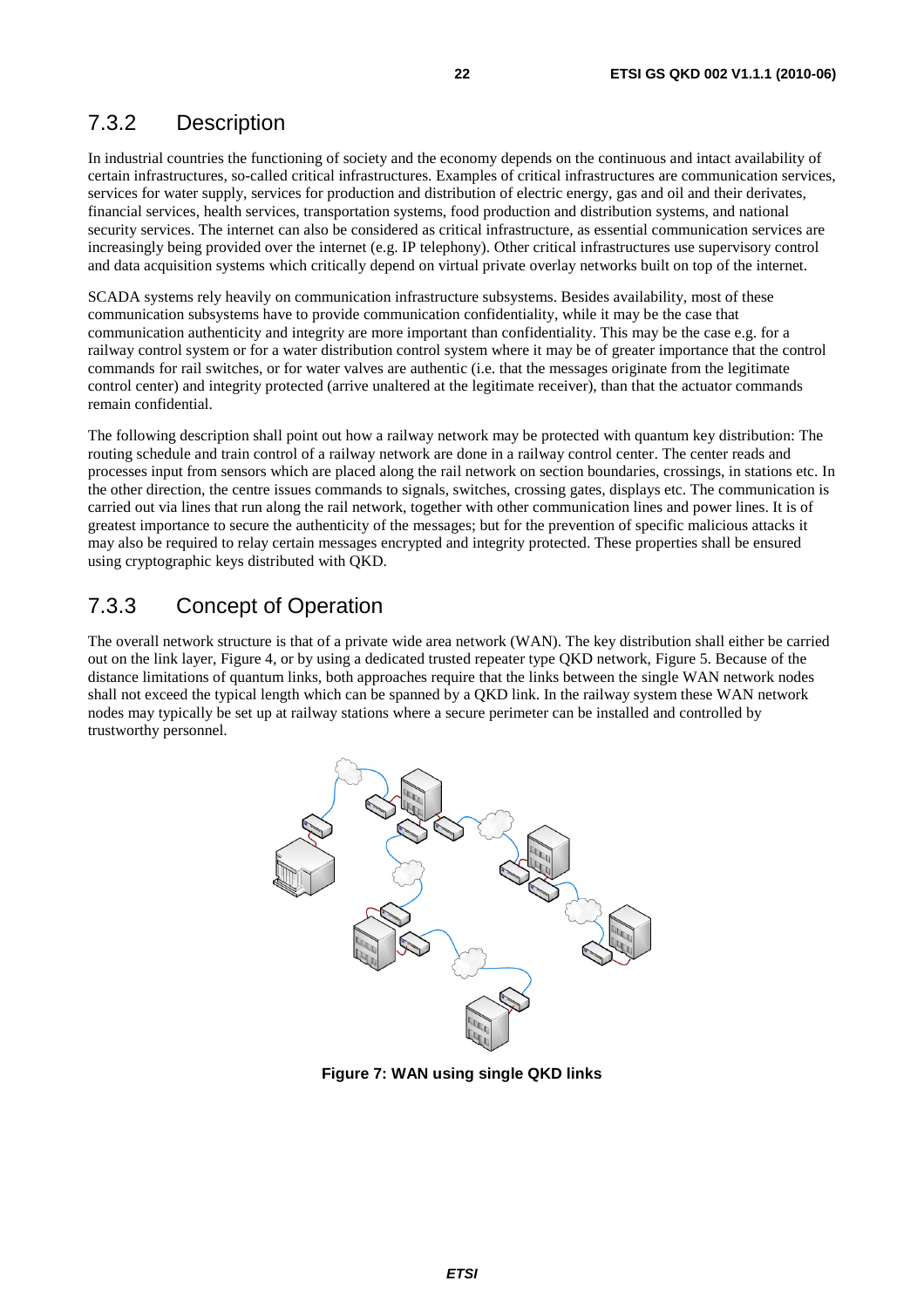

**Figure 8: WAN using a QKD network** 

The two approaches of Figures 7 and 8, differ in the way cryptographic keys are managed. In a WAN set up from single QKD links, the management of cryptographic keys (buffering, key forwarding for key exchange between nodes which are not directly connected) has to explicitly be taken care of in the network nodes, while a QKD network usually provides integrated key management and is accessed over a dedicated interface.

# 7.3.4 Actors

The **critical infrastructure operator** is responsible for the uninterrupted and undisturbed availability of the critical infrastructure. The **infrastructure operator** owns the network nodes, and the QKD links or the QKD network. The **infrastructure operator** owns the connecting fiber infrastructure, or leases it from a **carrier**.

# 7.3.5 Actor Specific Issues

The **critical infrastructure operator** owns the QKD link encryptors.

The Alice and Bob devices are located inside the security perimeter of the **critical infrastructure operator**. They are under effective control by the **critical infrastructure operator**.

The fiber between the Alice and Bob devices is located outside of the security perimeter of the **critical infrastructure operator**. It is not under the effective control of the **critical infrastructure operator**.

The **critical infrastructure operator** wants to create, share and mange the cryptographic keys autonomously.

The **critical infrastructure operator** requires the highest level of security for cryptographic key distribution, encryption, and authentication.

The **critical infrastructure operator** requires the highest availability of the critical infrastructure.

# 7.3.6 Actor Specific Benefits

- The **critical infrastructure operator** may rely on dependably secure data transfer.
- The **critical infrastructure operator** may rely on a long term security perspective and may avoid difficult and expensive upgrade process.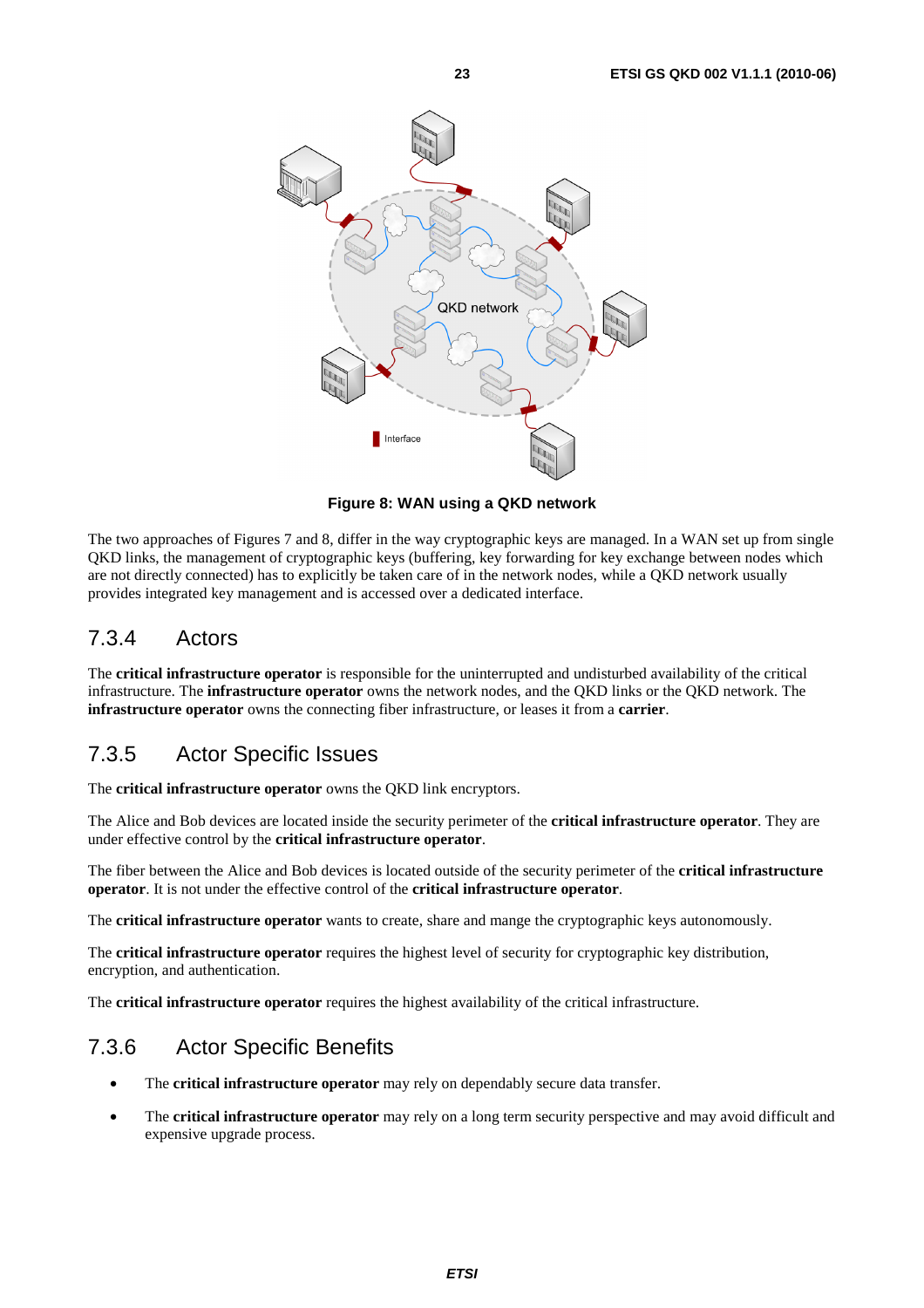# 7.3.7 Operational and Quality of Service Considerations

- The required high availability of the critical infrastructure requires special precautions to provide recalibration phases of the employed QKD links.
- The mandatory high availability of the critical infrastructure requires special precautions to cope with outage of single QKD links due to malfunction, denial of service attack or any other reason.

The length and duration of data transactions may vary from very short data packets to continuous streams of data.

# 7.3.8 Functional Characteristics

The QKD links may be dedicated links (dark fiber) or shared links (WDM - Wavelength division multiplexed, or TDM - Time division multiplexed).

The initialization of newly integrated, redundant QKD links into the critical infrastructure shall be done with manually distributed pre-shared secrets, or by distributed secrets established over a redundant path.

# 7.4 Use Case 4: Backbone Protection

# 7.4.1 Goal

Use QKD for security services between the nodes of a backbone network.

## 7.4.2 Description

The basic idea behind the present use case is that any QKD compatible fiber link in a network provider infrastructure interconnecting several access networks has the intrinsic potential resource of a quantum channel. This quantum channel can be used to exchange quantum information - or remain idle and unused.

Current networks are evolving towards optical, passive infrastructures both for access networks and also for metropolitan area network backbones. Metro networks are logically divided into backbone and access parts. The backbone is specialized in high speed communications. This is a point to multipoint network, with one end connected to the backbone at the carrier company premises, while the other gives service to several clients. A shared link goes from the backbone to some form of splitter that is located in the vicinity of the clients.

Metropolitan area networks consist usually of a fiber ring and optical add-drop multiplexers (OADM) or more recently, reconfigurable OADMs (ROADM). An OADM is a device used in [wavelength-division multiplexing](http://en.wikipedia.org/wiki/Wavelength-division_multiplexing) systems for multiplexing and [routing](http://en.wikipedia.org/wiki/Routing) different channels of [light](http://en.wikipedia.org/wiki/Light) into or out of a [single mode fiber](http://en.wikipedia.org/wiki/Single_mode_fiber) (SMF).

A reconfigurable optical add-drop multiplexer (ROADM) is a form of [optical add-drop multiplexer](http://en.wikipedia.org/wiki/Optical_add-drop_multiplexer) that adds the ability to remotely switch traffic from a [WDM](http://en.wikipedia.org/wiki/Wavelength-division_multiplexing) system at the [wavelength](http://en.wikipedia.org/wiki/Wavelength) layer. This allows individual or multiple wavelengths carrying data channels to be added and/or dropped from a transport [fiber](http://en.wikipedia.org/wiki/Optical_fiber) without the need to convert the signals on all of the WDM channels to electronic signals and back again to optical signals.

In a backbone link which uses WDM technology for multiplexing multiple channels on one single optical fiber, one specific channel (fixed or agreed between both ends) is used as quantum channel of a QKD system. The QKD system produces a continuous stream of symmetrical secrets on both ends of the backbone link, which are subsequently used for security services on the other channels of the optical link.

The generated keys can be used for specific cryptographic tasks on the level of the infrastructure provider, like validating the authenticity of transmissions, or encrypting specific communication protocol messages with high security. Another usage of the continuously generated keys is to use them with defined encryption algorithms for selective message encryption/integrity protection/authentication services provided to customers by a service provider.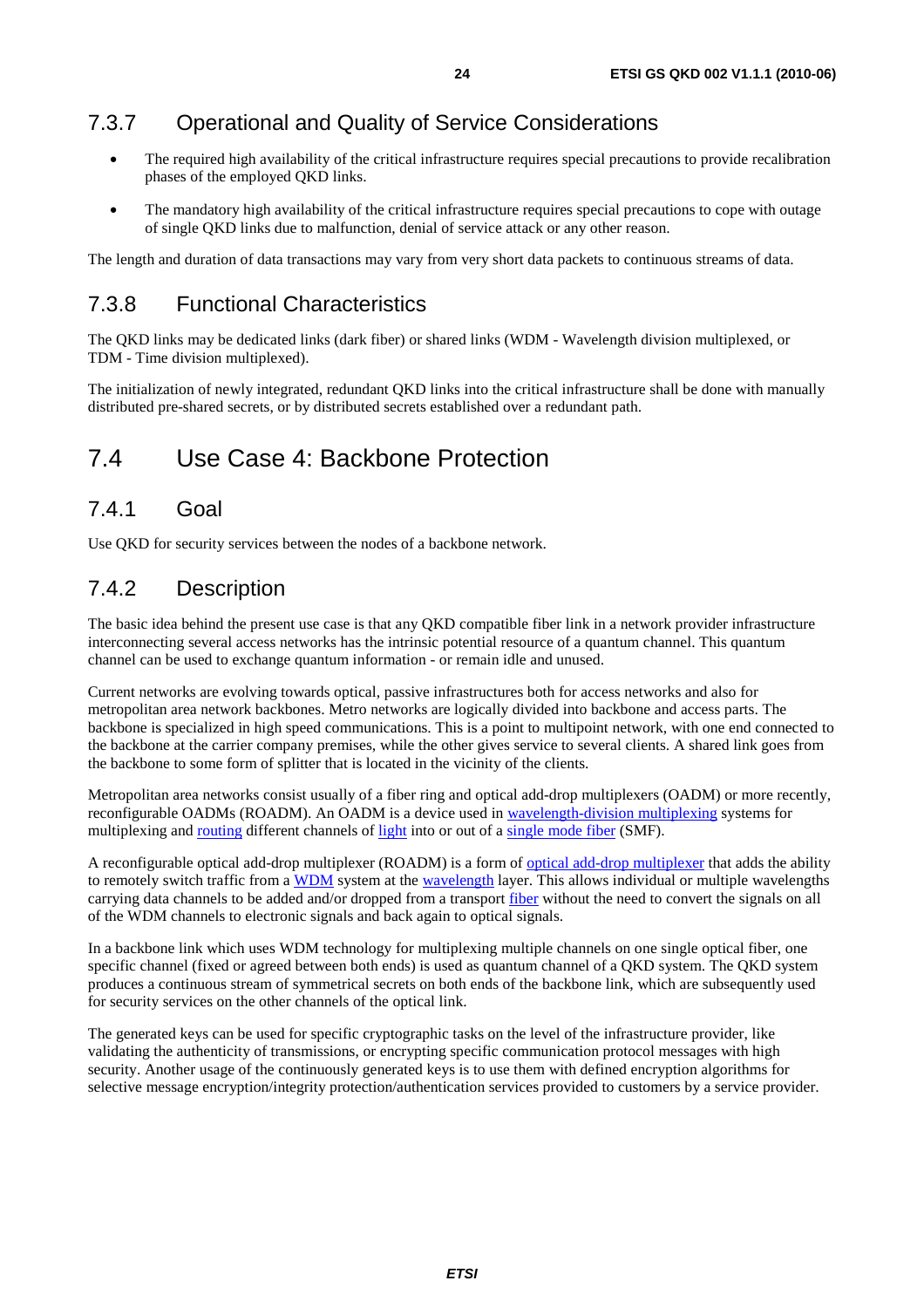# 7.4.3 Concept of Operation

This use case requires an uninterrupted optical path between the two ends of a backbone link, compatible with distance limitations and other characteristics of the employed QKD technology. It requires wavelength division multiplexing (WDM) systems which are capable of multiplexing and demultiplexing quantum signals to and from an appropriate channel of the attached optical fiber.

Moreover, compatibility with other equipment like reconfigurable optical add-drop multiplexers (ROADMs), optical switches, optical amplifiers, or other integrated optical circuits (IOCs) is required.

# 7.4.4 Actors

An **infrastructure provider** operates a backbone network interconnecting several subnetworks. The backbone links are implemented in wavelength division multiplexing (WDM) technology providing multiple digital channels, as well as a quantum channel. The QKD generated keys are used by the **infrastructure provider** to secure confidentiality, integrity, and authenticity of all or selected data transmitted on digital channels of the backbone links, or to provide secrets to a **service provider** operating on the provided infrastructure for specific commercial services the **service provider** offers to its **customers**.

# 7.4.5 Actor Specific Issues

The **infrastructure provider** owns the backbone network.

The **infrastructure provider** wants to effectively control the authenticity and integrity of the network control and management subsystems.

The **infrastructure provider** wants to provide reliable and secure infrastructure to the **service provider**, and vice versa the **service provider** wants to rely on a reliable and secure infrastructure.

The backbone nodes are under effective control of the **infrastructure provider** (trusted nodes).

# 7.4.6 Actor Specific Benefits

The **infrastructure provider** can protect the network control and management plane (routing, signaling, link management) of his backbone network.

The infrastructure provider can provide an additional service to the service provider.

The **service provider** can provide additional services to its **customers.**

# 7.4.7 Operational and Quality of Service Considerations

System administration and management shall be integrated in WDM system management.

The QKD system shall be compatible with common fiber infrastructure (e.g. fibers, splices, connectors).

The QKD system shall not decrease the overall throughput of the WDM system by more than 10 %.

The QKD system shall be installed and maintained by common WDM system operators without specific knowledge of in quantum physics.

# 7.4.8 Functional Characteristics

Not available in the present document - see 'Foreword to the Present 1<sup>st</sup> Edition'.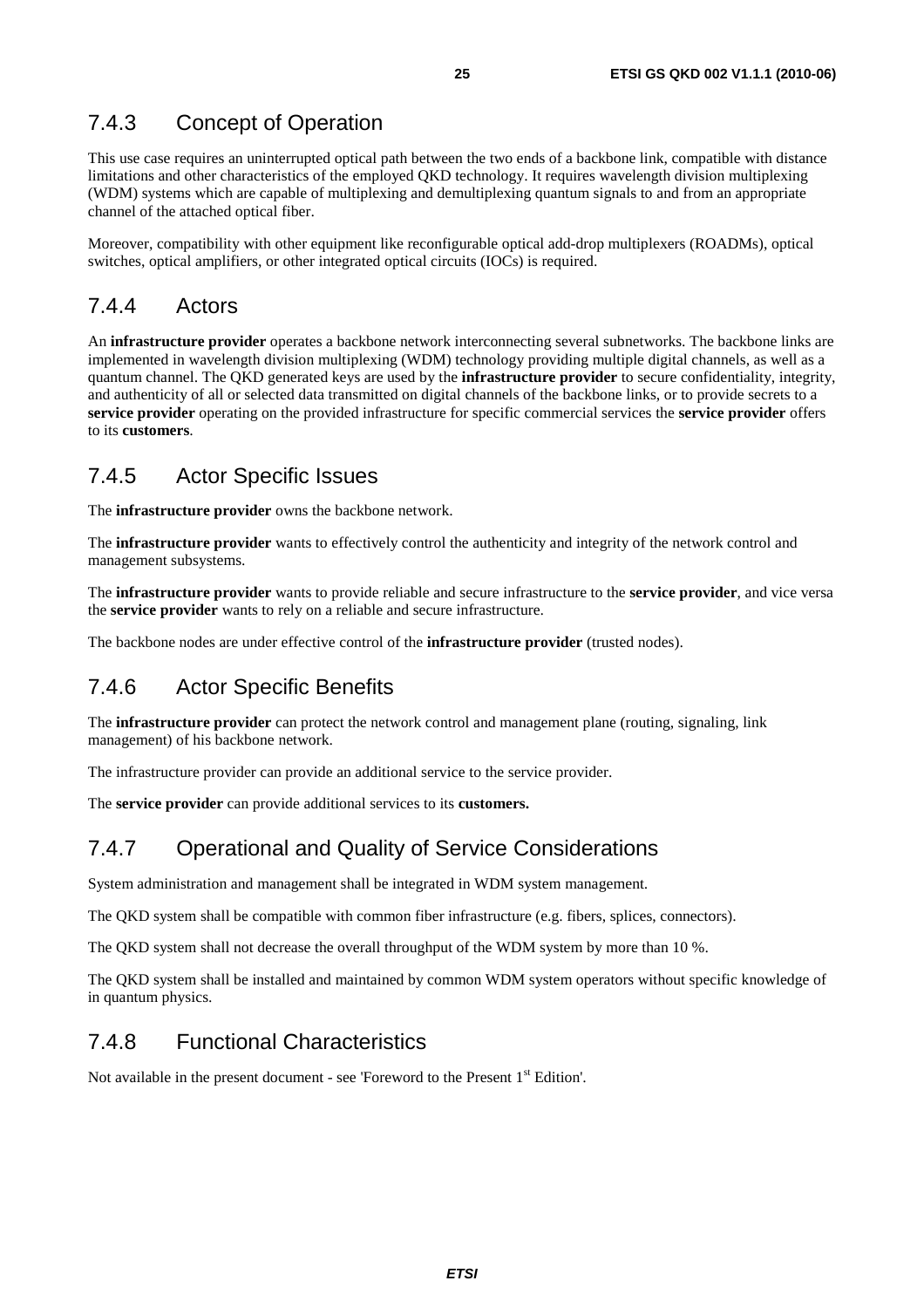# 7.5 Use Case 5: High Security Access Network

# 7.5.1 Goal

Provide communication security in a passive optical network.

# 7.5.2 Description

A QKD system is used to distribute cryptographic keys to end users attached to a Passive Optical Network (PON), as they are common in Fiber to the Home access network architectures.

A Passive Optical Network (PON) connects one Optical Line Terminal (OLT) with multiple Optical Network Units (ONUs). The OLT is usually installed at a facility of a service provider while the ONUs are installed near the end users. One OLT today serves between 32 and 128 ONUs, and information is broadcast downstream from the OLT to all ONUs, while the upstream is realized in a wavelength division multiplexing scheme.



**Figure 9: Passive optical network (PON)** 

A PON uses only passive components and each ONU sees the entire downstream from the OLT. Therefore encryption has to be used to prevent eavesdropping of ONUs for content which is not intended for them. Current solutions employ shared symmetrical keys for downstream encryption/decryption which may be distributed with smart cards, or with asymmetrical methods (Diffie-Hellman) in combination with an authentication scheme (identity certificates and PKI).

# 7.5.3 Concept of Operation

The same path which is used to relay the classical information from the OLT to the end user ONU can be used to exchange quantum information encoded in single photons or weak pulses. But contrary to the classical information, where each bit is encoded in a light pulse consisting of thousands of photons, so that each ONU can receive a comparable share of an original pulse issued by the OLT, a single photon can only arrive at one ONU. The probability of a photon arriving at a certain ONU is proportional to the share of the classical signal arriving at that ONU. The QKD photons are measured at the ONU and through a system of synchronized clocks the ONU and the OLT can identify corresponding measurements when distilling a mutual secret key.

The QKD system involved in this use case consists of a highly asymmetrical setup, where one central unit serves many leaves of a tree-like structure. In principle, the direction of operation is not fixed in this use case. A single source can be at the OLT and the detection can be done at each of the ONUs or the other way round. Yet, the current situation in which detectors are by far more expensive than sources, suggests a solution where one detector at the OLT serves a herd of sources at the individual ONUs.

# 7.5.4 Actors

A **service provider** is operating the Optical Line Terminal, and is also usually the owner of the fiber infrastructure. The **content provider** is providing the stream content. Examples for **content providers** are: ICT service providers or cable network operators. The parties connected to the many Optical Network Units of the PON are the **end users**. The **end users** may be **content providers** themselves.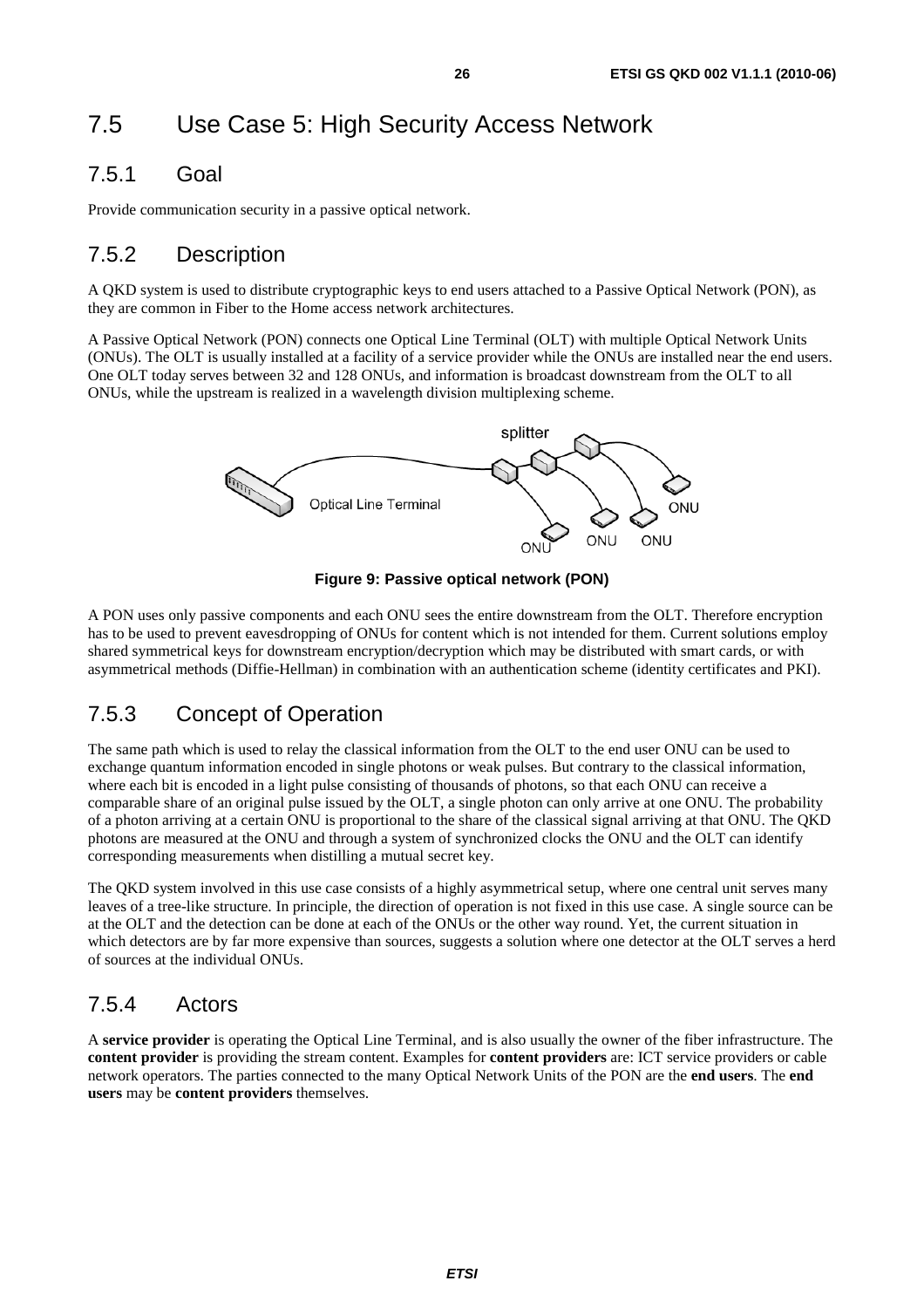### 7.5.5 Actor Specific Issues

The **service provider** wants to provide communication connections with reliable security and availability expectations.

The **content provider** shall trust the **service provider** as regards the security of the downstream content (e.g. confidentiality and non-repudiation by media consumer).

In the case of the **end user** being the **content provider**, s/he shall have reason to trust the security provided by the **service provider** for downstream, as well as for upstream content.

### 7.5.6 Actor Specific Benefits

The **service provider** may offer a service with a long term security perspective.

The **content provider** may build upon a service with a long term security perspective:

• Continuous secrets generation in the QKD enabled PON mitigates the key revocation problem.

### 7.5.7 Operational and Quality of Service Considerations

The relatively short distances in PON structures allow QKD with high key rates. This is of importance, as the entire key generation capacity is shared by all end nodes in the PON. As PONs are usually designed for high bandwidth IP based services (video, telephony, www) it is likely that the distributed secrets are used in symmetrical block- or stream ciphers, although specific use of secrets for provably secure One-Time-Pad encryption of selected sensitive data is also conceivable.

This high security access network is a potential entry level application for QKD with relaxed requirements on QKD link lengths resulting in higher QKD key rates.

### 7.5.8 Use Case Variant: QKD Authenticated Sensor Network

A variant of the use case makes use of an equivalent infrastructure for the authentication of sensor and actuator devices and their data in a local sensor network (e.g. at an airport or in a power plant). The sensor network has one central control station, which operates one side of a common QKD link (either the source side, or the detector side) while the many sensors and actuators have many instances of the other side of a common QKD link (many Alice devices or Bob devices, usually the less expensive side, i.e. today the source). The central QKD device generates shared keys with any of the peripheral QKD devices (TDM scheme, run length identification scheme, frequency multiplexing scheme).



**Figure 10: QKD authenticated sensor network** 

### 7.5.9 Functional Characteristics

Not available in the present document - see 'Foreword to the Present 1<sup>st</sup> Edition'.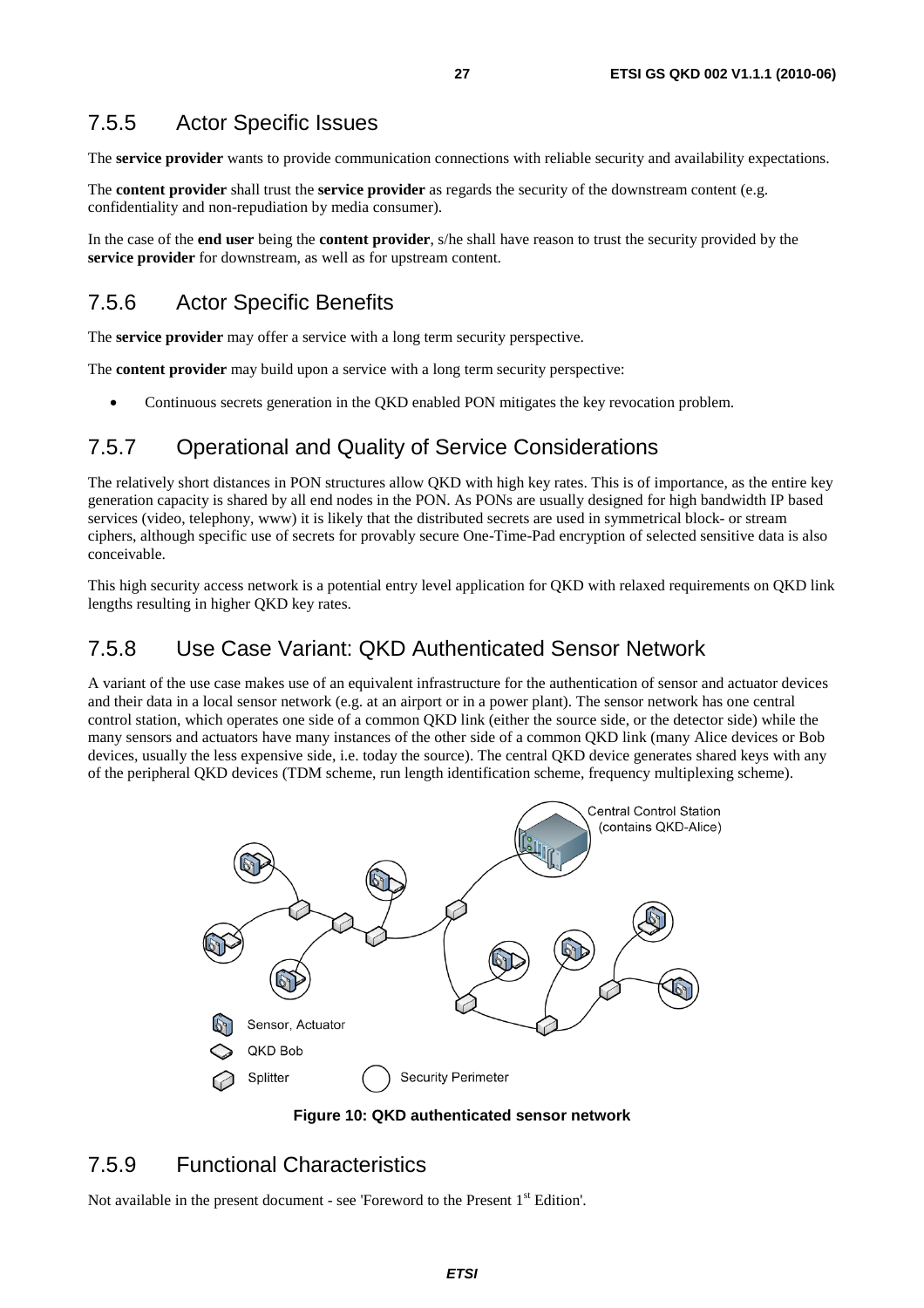# 7.6 Use Case 6: Long-Haul Service

# 7.6.1 Goal

Facilitate highly secure key distribution between far remote sites without trust assumptions on intermediary nodes.

# 7.6.2 Description

Ground stations A and B are the two nodes in a network separated by a very long distance (long-haul) such as a submarine communications cable on two shores of an ocean. A satellite passes over A and B once daily and enables them to share a common secret. The secret is used in a symmetrical encryption scheme to secure the data transmission across the long-haul communications path.

Contrary to the cases where communicating parties are either directly connected by QKD links, or are relying on an intermediary network infrastructure for quantum key distribution, we consider here the case of a long-haul connection between remote sites which are served, one after the other, via a free space QKD link by an aircraft or by a low orbiting space satellite (at about 300 to 800 kilometers altitude).

Different types of suitable aircraft include planes and possibly also High Altitude Platforms (HAPs), which are basically stationary aircraft or aircraft with limited cruising radius operating at heights of about 20 km. The HAPs can supply a metropolitan area region with secrets from above, covering a potentially larger area than what can be achieved in direct line of sight, especially in a metropolitan area.

A variant of this use case involves several satellites, interconnected via free 'space' links, which are able to exchange keys over long distances at very high key distribution rates due to the significantly lower attenuation of space compared to the terrestrial atmosphere. This variant again involves low orbiting satellites. Geosynchronous or geostationary satellites are not a viable option as their altitude of orbit of between 36 000 km (circular orbit) and 42 000 km (inclined orbit) requires optical telescopes with infeasible apertures of about 10 meters.

# 7.6.3 Concept of Operation

Two ground stations A and B have free space QKD systems with movable directional telescopes capable of pointing and tracking a moving target C in the sky.

First, C passes over ground station A and establishes a mutual symmetrical secret *a* with A. The QKD system in C is considered trustworthy and secure because it is located in a high flying craft.

Later, C passes over ground station B and establishes another symmetrical secret *b* with B. It then uses it to One-Time-Pad-encrypt the secret it previously exchanged with A and passes the cryptogram (*a* xor *b*) trough a conventional classical communication channel to B who can recover the secret *a* which A already has.

The ground stations A and B now share a common secret that can be used for any cryptographic task.





**Figure 13: C sends encrypted secret (***a* **xor** *b***) to**





**Figure 11: C and A exchange a secret** *a* **Figure 12: C and B exchange a secret** *b*



**Figure 14: A and B share a common secret** *a*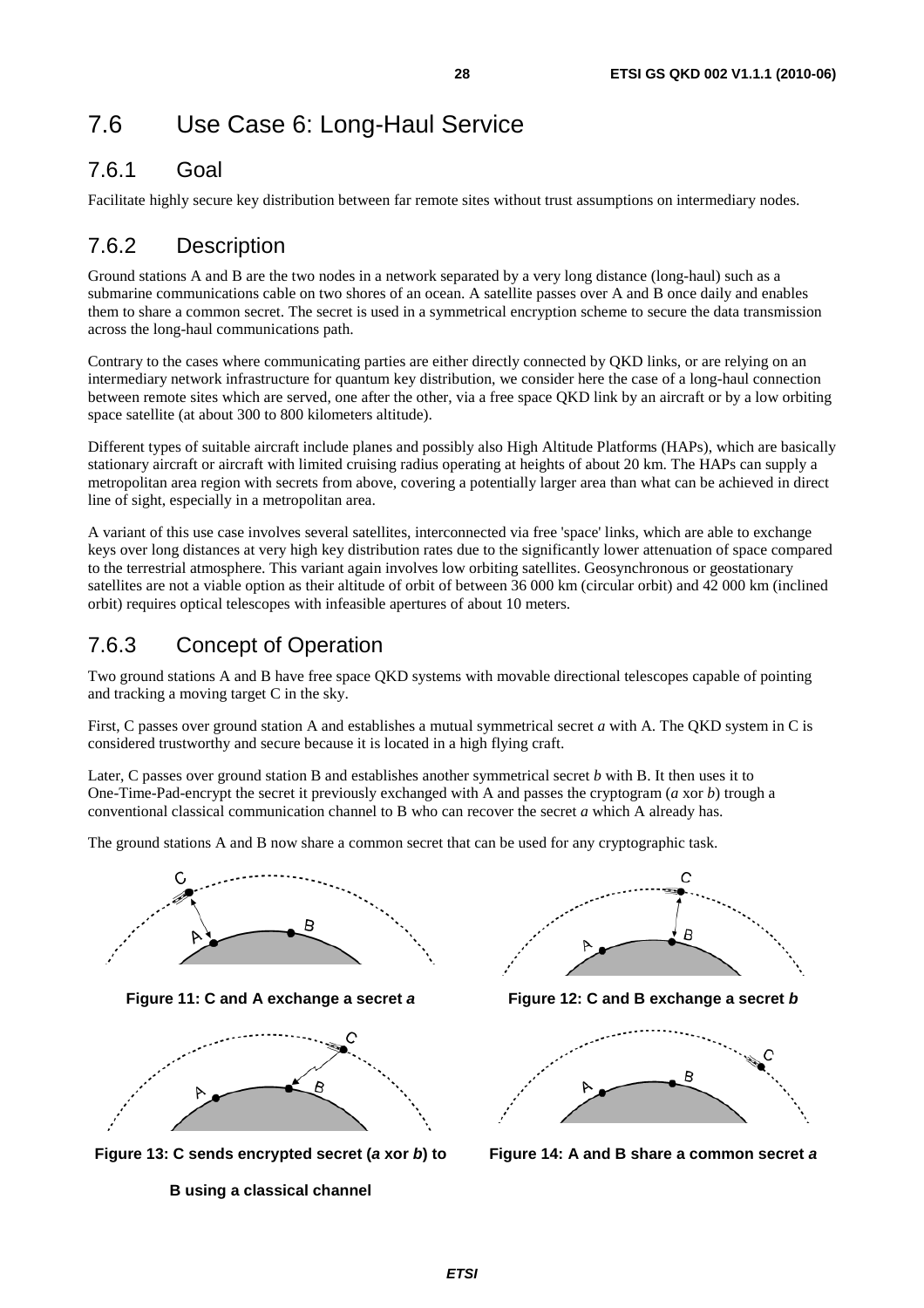### 7.6.4 Actors

Actors are the two **ground stations** A and B, and the **moving target** C, which passes over A and B, one after the other. The moving target can either belong to a **service provider** (operator, carrier), or to the **owner of the ground stations** that are provided with secrets.

# 7.6.5 Actor Specific Issues

The **ground stations** can theoretically be on any two points on the surface of the earth, as long as these points are covered by the **moving target**.

The **owner of the ground stations** has very high security requirements (e.g. governmental sector, critical infrastructure provider, military).

The **ground stations** can be owned by one **owner**, or by different ones.

# 7.6.6 Actor Specific Benefits

Allows key distribution with highest security level spanning arbitrary distance between **ground stations.**

The **service provider** can offer a unique service giving the **service provider** a competitive edge:

The **ground stations** can be moving on the ground or be stationary.

# 7.6.7 Operational and Quality of Service Considerations

Free space QKD is susceptible to attenuation by atmospheric conditions, caused by weather and pollution for example.

The refractive index of air varies between layers of different temperature and humidity. These phenomena can make QKD entirely impossible at adverse conditions, or significantly reduce the achievable key generation rate.

The availability of a long-haul service can only be guaranteed in combination with additional redundant key distribution channels as a fall back solution.

The window of opportunity for QKD is very small due to a fast **moving target**:

• The **moving target** cannot be easily accessed when it is deployed in space. This can be an advantage for preserving its physical integrity, or a disadvantage in case of malfunction/failure requiring repair.

# 7.6.8 Use Case Variant: Flying QKD Node

- A variant of the use case makes use of a moving platform to link two parts of a network separated by a long-haul path but in this case the Flying QKD Node makes a physical connection to the network at each end of the long-haul path.
- As described by figures 5 to 8 the platform C forms a physical link and separate QKD communications to the network nodes located at A and B. In this example the Flying QKD Node operates as if it is a Trusted Relay but with a time delay between each network link (determined by the travel time between A and B).

# 7.6.9 Functional Characteristics

Not available in the present document - see 'Foreword to the Present 1<sup>st</sup> Edition'.

# 8 Requirements

Not available in the present document - see 'Foreword to the Present 1<sup>st</sup> Edition'.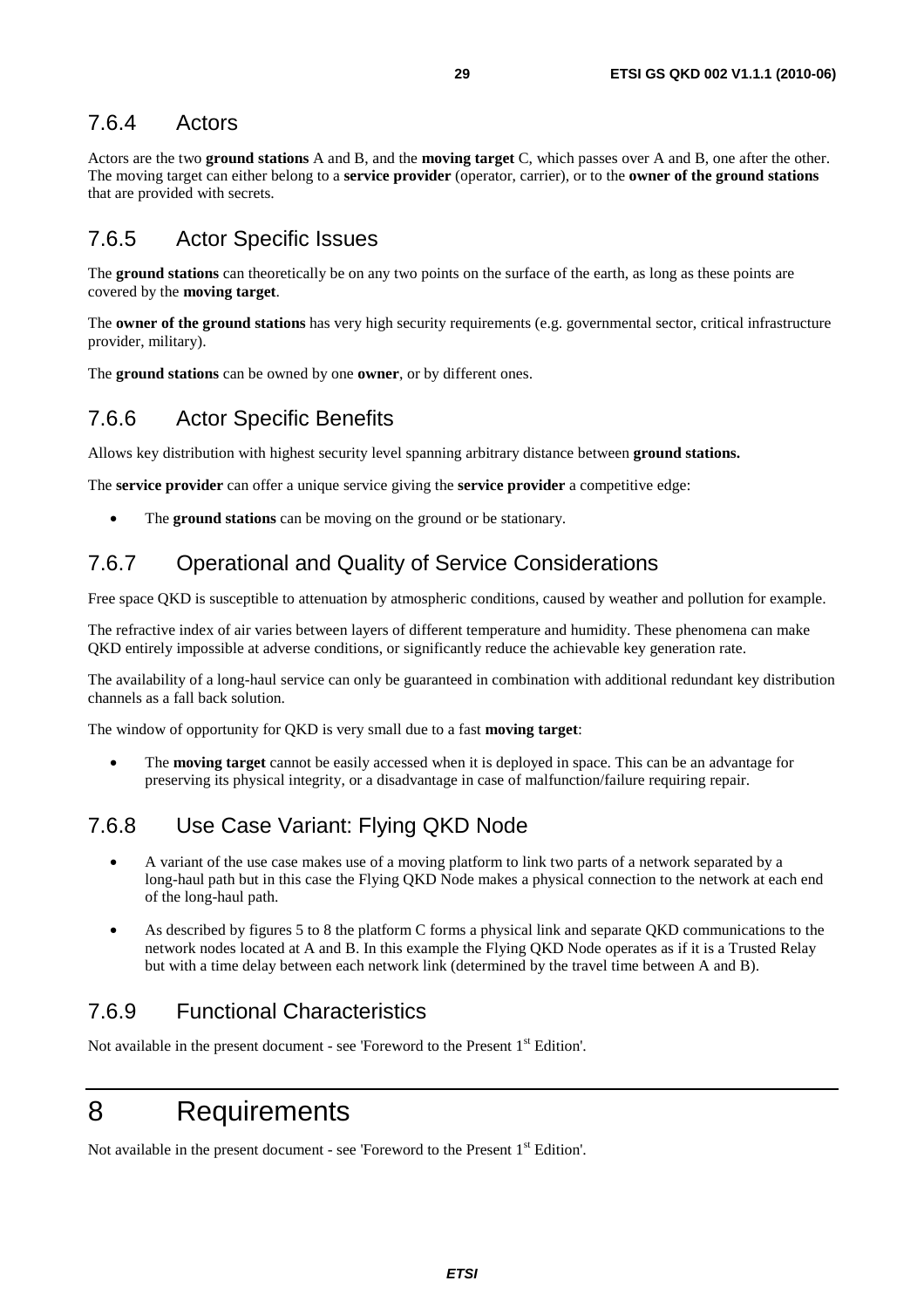# Annex A (informative): Authors and Contributors

The following people have contributed to the present document:

- Rapporteur [DGS/QKD-0002\\_UserReqs](http://webapp.etsi.org/WorkProgram/Report_WorkItem.asp?WKI_ID=29096)
- Thomas Länger, Austrian Institute of Technology, [www.ait.ac.at](http://www.ait.ac.at/)

#### Associated STF Expert:

• Mercedes Soto Rodriguez, Telefónica Investigacion y Desarrollo (www.tid.es)

Contributions by:

- Momtchil Peev, Austrian Institute of Technology (www.ait.ac.at)
- Romain Alléaume, Institut Télécom (www.institut-telecom.fr), and SeQureNet (www.sequrenet.fr)
- Alan Mink, Telcordia Visiting Researcher (www.telcordia.com)
- Brian Lowans, QinetiQ Group plc (www.qinetiq.com)
- Gaby Lenhart, European Telecommunications Standards Institute (www.etsi.org)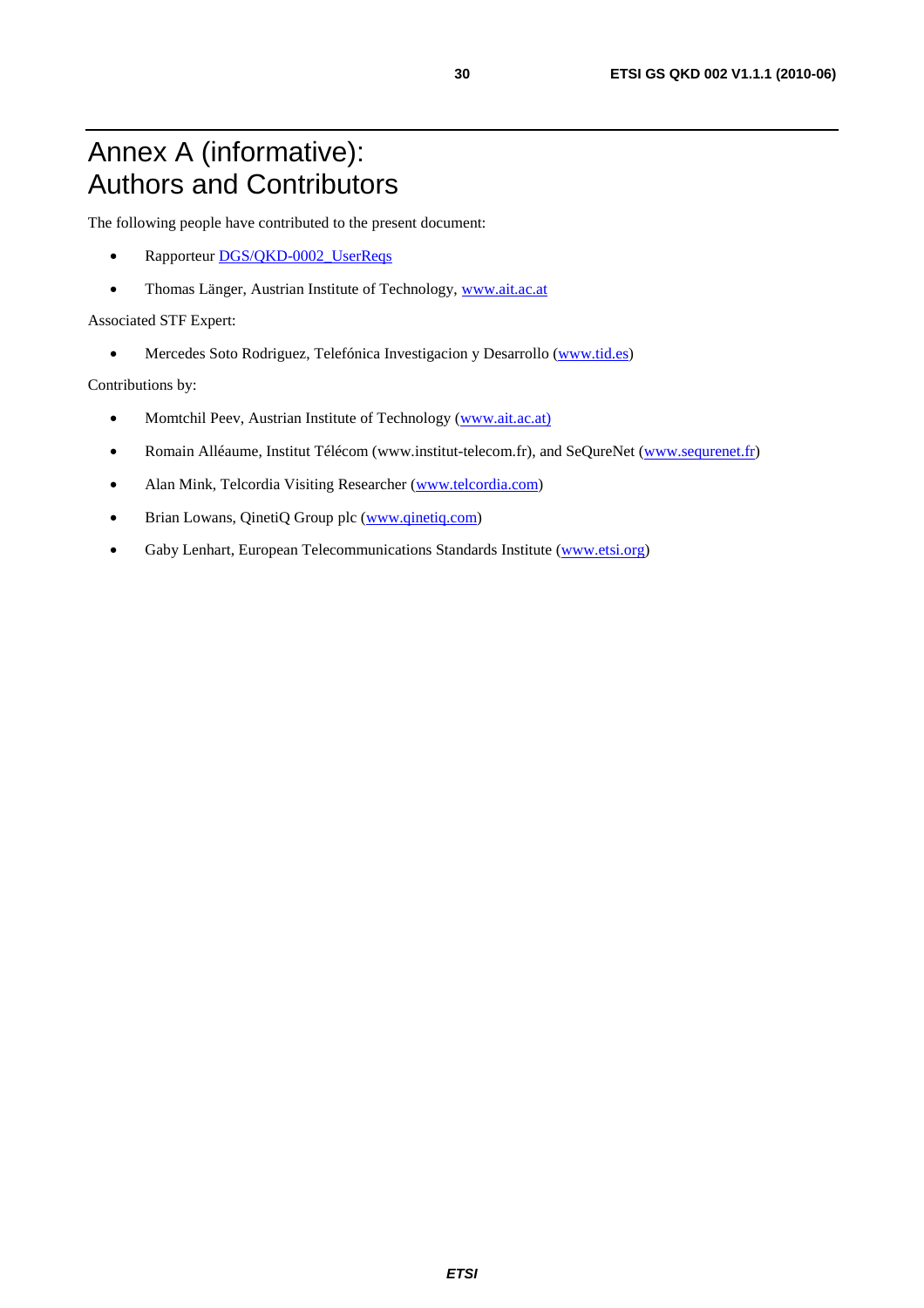# Annex B (informative): Bibliography

Renato Renner, Security of Quantum Key Distribution, Int. J. Quant. Inf., Vol. 6, 1-127 (2005) (online at [http://arxiv.org/abs/quant-ph/0512258\)](http://arxiv.org/abs/quant-ph/0512258).

N Lütkenhaus and A J Shields, Focus on Quantum Cryptography: Theory and Practice, New J. Phys. Vol., 11 045005 (2009), (34 publications reflecting the current state of the art, available at [http://www.iop.org/EJ/abstract/1367-2630/11/4/045005\)](http://www.iop.org/EJ/abstract/1367-2630/11/4/045005).

S. Ghernaouti-Hélie, I. Tashi, T. Länger, and C. Monyk, SECOQC Business Whitepaper(2008). (online [http://arxiv.org/abs/0904.4073\)](http://arxiv.org/abs/0904.4073).

"How QKD can improve the security level of future e-commerce transactions", M.A Sfaxi I. Tashi S. Ghernaouti H´elie ISI - University of Lausanne CH-1015 Switzerland.

"Quantum Key Distribution (QKD) and Commodity Security Protocols: Introduction and Integration, National Institute of Standards and Technology (NIST)" , 100 Bureau Dr., Gaithersburg, MD 20899 A. Mink, S. Frankel and R. Perlner International Journal of Network Security & Its Applications (IJNSA), Vol 1, No 2, July 2009 101, (online [http://airccse.org/journal/nsa/0709s9.pdf\)](http://airccse.org/journal/nsa/0709s9.pdf).

"ETSI Standardization of quantum key distribution and the ETSI standardization initiative", ISG-QKD, New J. of Phys. 11 055051 (16pp), Länger T and Lenhart G 2009. (online [http://iopscience.iop.org/1367-2630/11/5/055051\)](http://iopscience.iop.org/1367-2630/11/5/055051).

"The SECOQC quantum key distribution network in Vienna", Peev M, Pacher C, Alléaume R, Barreiro C, Bouda J, Boxleitner W, Debuisschert T, Diamanti E, Dianati M, Dynes JF, Fasel S, Fossier S, Fürst M, Gautier JD, Gay O, Gisin N, Grangier P, Happe A, Hasani Y, Hentschel M, Hübel H, Humer G, Länger T, Legré M, Lieger R, Lodewyck J, Lorünser T, Lütkenhaus N, Marhold A, Matyus T, Maurhart O, Monat L, Nauerth S, Page JB, Poppe A, Querasser E, Ribordy G, Robyr S, Salvail L, Sharpe AW, Shields AJ, Stucki D, Suda M, Tamas C, Themel T, Thew RT, Thoma Y, Treiber A, Trinkler P, Tualle-Brouri R, Vannel F, Walenta N, Weier H, Weinfurter H, Wimberger I, Yuan ZL, Zbinden H, Zeilinger A 2009 New J. of Phys. 11 075001 (37pp). (online [http://iopscience.iop.org/1367-2630/11/7/075001\)](http://iopscience.iop.org/1367-2630/11/7/075001).